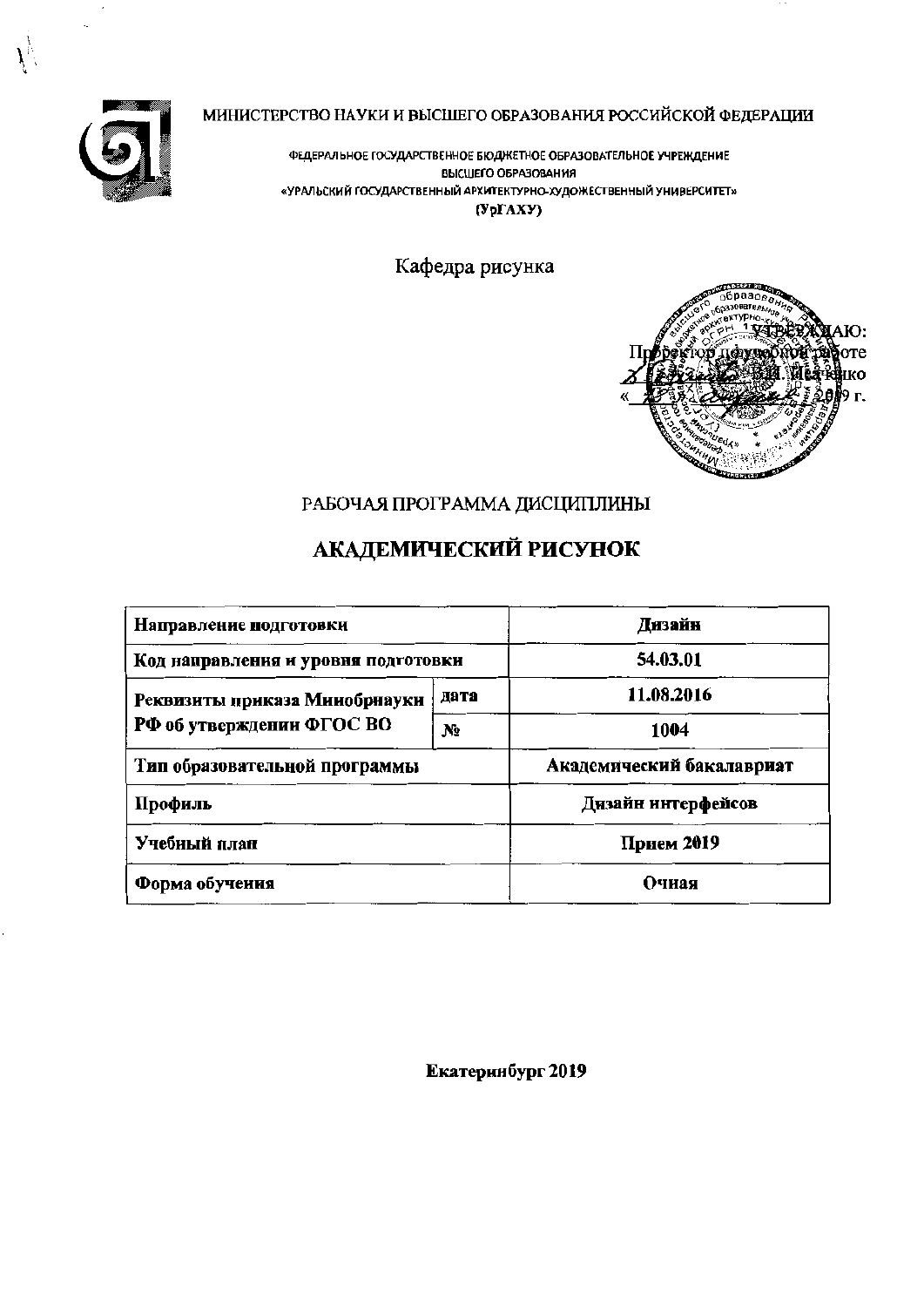#### ОБЩАЯ ХАРАКТЕРИСТИКА ДИСЦИПЛИНЫ  $\mathbf{1}$

# АКАДЕМИЧЕСКИЙ РИСУНОК

#### Место дисциплины в структуре образовательной программы, связи с другими дисци- $1.1$ плинами:

Дисциплина АКАДЕМИЧЕСКИЙ РИСУНОК входит в базовую часть образовательной нрограммы бакалавриата. Данной дисциплине предшествует довузовская подготовка по рисунку в художественных школах, изостудиях, на полготовительных курсах. Знания, умения и навыки, получепные в нроцессе изучения дисциплины «Академический рисунок», используются при изучении дисцинлин «Проектиая графика», «Дизайн-нроектирование интерфейсов», в профессиональной деятельности дизайнера как инструмент художественно-конструкторского творче-CTB<sub>2</sub>

#### $1.2$ Аинотация содержания дисциплины:

Дисциплина состоит из трех разделов:

1. Геометрические формы и пластические тела: общие основы изобразительной грамоты; основные принципы конструктивно-структурного, аналитического рисунка; выполиение работы в различных материалах.

2. Человек. Голова: изучение нластической анатомии головы человека; линейно-конструктивный, пластический анализ формы черепа; серии аналитических рисунков, раскрывающих логику взанмосвязей объёмов и формообразования.

3. Человек. Фигура: изучение пластической анатомин фигуры человека; нередача работы коиструкции фигуры, возможности движення; линейно-коиструктивный анализ в рисунке фигуры человека; наброски фигуры в движении; наброски фигуры в движении.

#### $1.3$ Краткий план построения процесса изучения дисциплины:

Процесс изучения дисцинлины включает практические занятия. Основные формы интерактивного обучения: технологни самооценки. В ходе изучения дисциплины студенты выполняют графические работы.

Форма заключительиого контроля нри нромежуточной аттестации - зачет с оценкой. Для проведения промежуточной аттестации но дисциплине создан фонд оценочных средств.

Оценка по дисциплине носит интегрированный характер, учитывающий результаты оценивания участия студентов в аудиторных занятиях, качества и своевременности выполнения графических работ.

#### Планируемые результаты обучения по дисциплине  $1.4$

Изучение дисциплины является этапом формирования у студента следующих комнетенций:

ОК-10: снособностью к абстрактному мышлеиию, анализу, синтезу

ОПК-1: способностью владеть рисунком, умением использовать рисунки в нрактике составления комнозиции и переработкой их в направлении нроектирования любого объекта, иметь иавыки линейно-конструктивного ностроения и ноннмать принципы выбора техники иснолиения конкретного рисунка

ПК-1: способностью владеть рисунком и нриемами работы, с обоснованием художественного замысла дизайн-нроекта, в макетировании и моделировании, с цветом и цветовыми комнозициями

Планируемый результат изучения дисциплины в составе названных компетенций: Способность использовать рисунки в нрактике составления композиции и переработки их в направленни проектирования любого объекта, применяя различные техники исполнения.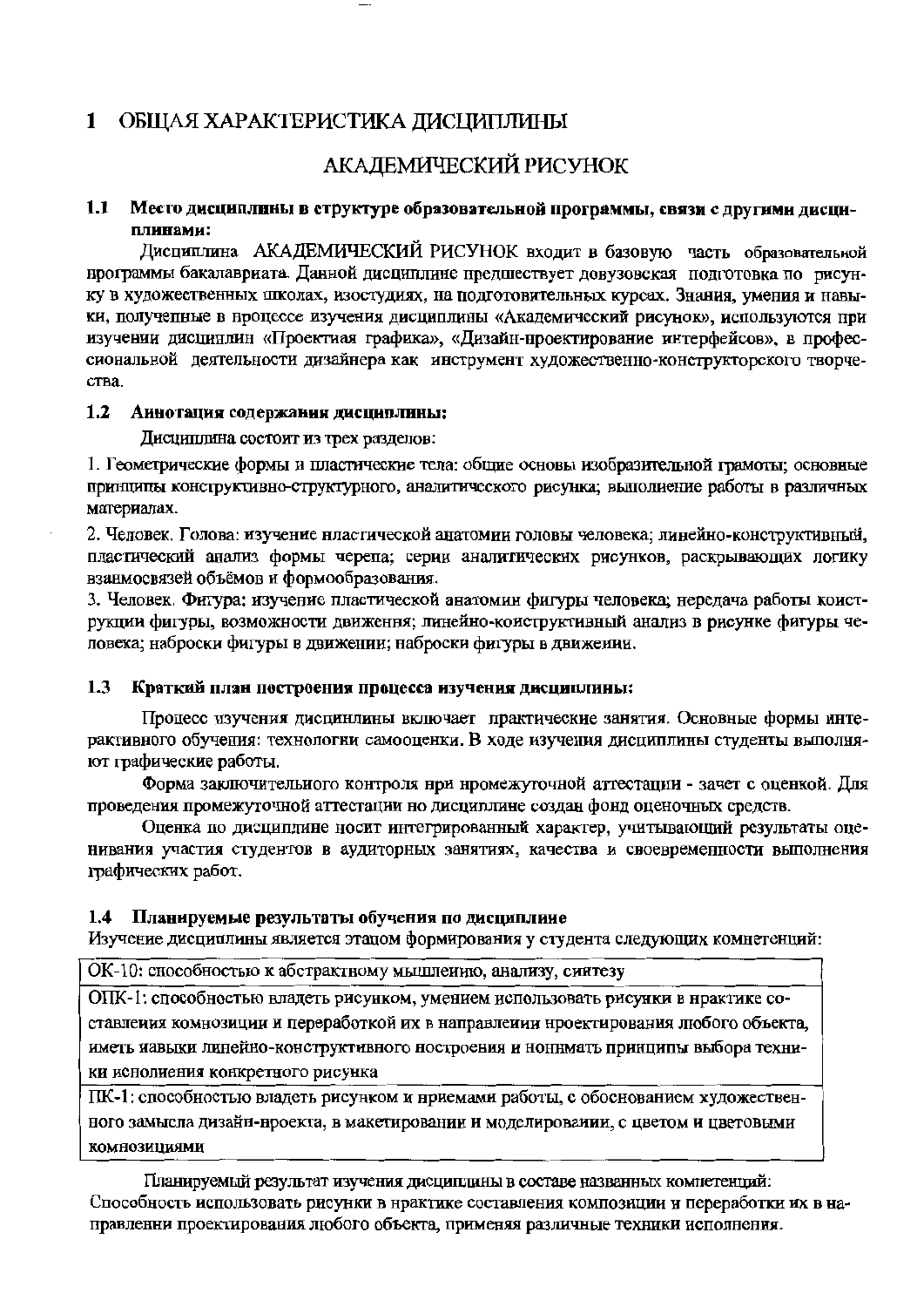В результате изучения дисциплины обучающийся должен:

Знать и понимать: пластическую анатомию на примере образцов классической культуры и живой природы, основы построения геометрических предметов, основы перспективы; Уметь:

а) применять знание и понимание пластической анатомии при изображении объектов предметного мира, пространства и человеческой фигуры;

б) выносить суждения при выборе техники исполнения конкретиого рисунка;

в) комментировать данные и результаты, связанные с областью изучения коллегам и преподавателю.

Демонстрировать навыки и опыт деятельности с использованием полученных знаний о методах академического рисунка и умений выполнения работы в материале в профессиональной деятельиости дизайпера.

|                         |                        |             |                          | <b>НЯ МИЯ</b> | Аудиторные за-                      |                             |                              |                       |                      |                                   |                        |                       | Самостоятельная работа |                      |                                    |                                    |                                     |                                     |                                                   |
|-------------------------|------------------------|-------------|--------------------------|---------------|-------------------------------------|-----------------------------|------------------------------|-----------------------|----------------------|-----------------------------------|------------------------|-----------------------|------------------------|----------------------|------------------------------------|------------------------------------|-------------------------------------|-------------------------------------|---------------------------------------------------|
| По Семестрам            | Зачетных единиц (з.е.) | Часов (час) | Аудиторные занятия всего | €<br>Лекции   | Практические занятия (ПЗ), Семинары | виды занятий (Др)<br>Другие | Самостоятельная работа всего | Курсовой нроект (KII) | Курсовая работа (KP) | Расчетно-графическая работа (РГР) | рафическая работа (ГР) | Расчетная работа (PP) | Реферат $(P)$          | Домашняя работа (ДР) | Гворческая работа (эссе, клаузура) | работе<br>Подготовка к контрольной | зачету<br>экзамену,<br>Подготовка к | Другие виды самостоятельных занятий | Форма промежуточной аттестации по<br>дисциплине*. |
| $\mathfrak{g}$          | $\boldsymbol{2}$       | 72          | 72                       |               | 72                                  |                             | $\pmb{0}$                    |                       |                      |                                   |                        |                       |                        |                      |                                    |                                    |                                     |                                     | 30                                                |
| $\dot{2}$               | 2                      | 72          | 72                       |               | 72                                  |                             | 0                            |                       |                      |                                   |                        |                       |                        |                      |                                    |                                    |                                     |                                     | 30                                                |
| 3                       | 2                      | 72          | 72                       |               | 72                                  |                             | $\mathbf 0$                  |                       |                      |                                   |                        |                       |                        |                      |                                    |                                    |                                     |                                     | 30                                                |
| 4                       | 2                      | 72          | 72                       |               | 72                                  |                             | 0                            |                       |                      |                                   |                        |                       |                        |                      |                                    |                                    |                                     |                                     | 30                                                |
| <b>Hr</b><br><b>OFO</b> | 8                      | 288         | 288                      |               | 288                                 |                             |                              |                       |                      |                                   |                        |                       |                        |                      |                                    |                                    | 0                                   |                                     |                                                   |

#### 1.5 Объем дисциплины

\*Зачет с оценкой - 30, Зачет - Зач, Экзамен - Экз, Курсовые проекты - КП, Курсовые работы - КР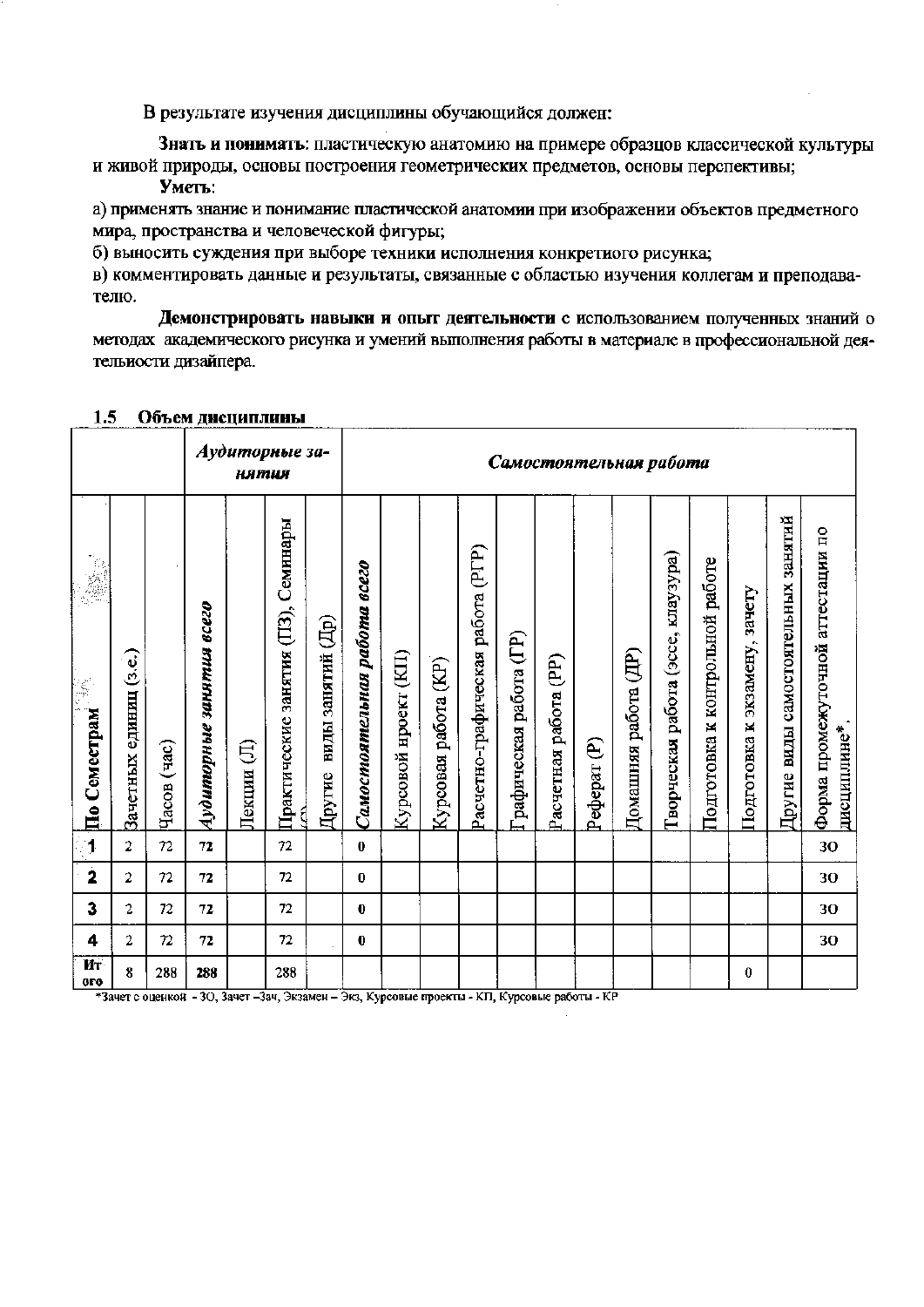# 2 СОДЕРЖАНИЕ ДИСЦИПЛИНЫ

 $\bar{\beta}$ 

| Код      |                                                                                                                                               |
|----------|-----------------------------------------------------------------------------------------------------------------------------------------------|
| раздела, | Раздел, тема, содержание дисциплины*                                                                                                          |
| темы     |                                                                                                                                               |
| P.1      |                                                                                                                                               |
|          | Геометрические формы и пластические тела.                                                                                                     |
|          | Тема 1. Общие основы изобразительной грамоты: изучение закоиов линейной и воз-                                                                |
|          | душной перспективы, освоение светотеневой моделировки формы и последовательно-                                                                |
|          | сти ведения рисунка от композиционного решения до полного тонального разбора, ов-                                                             |
|          | ладение графическими приёмами.                                                                                                                |
|          | Тема 2. Изучение основных принципов конструктивно-структурного, аналитического                                                                |
|          | рисунка, отражая закономерности формообразования, пластические качества и свойст-                                                             |
|          | во рисуемых объектов.                                                                                                                         |
|          | Тема 3. Освоение выполнения работы в различных материалах, с использованием тех-                                                              |
|          | нических приёмов и средств графики: точка, линия, штрих, пятно.                                                                               |
| P.2      | Человек. Голова.                                                                                                                              |
|          | Тема 1. Изучение пластической анатомии головы человека: костной и мышечной осно-                                                              |
|          | вы. Проведение теоретического курса, включающего лекции и подкреплённого прак-                                                                |
|          | тическими занятиями.                                                                                                                          |
|          | Тема 2. Выявление основных конструктивно-анатомических граней объёма и их                                                                     |
|          | взанмосвязей в форме черепа, анатомической головы, живой головы.                                                                              |
|          | Тема 3. Линейно-конструктивный, пластический анализ формы черепа,                                                                             |
|          | анатомической головы, живой головы. Проведение серии аналитических рисунков,                                                                  |
|          | раскрывающих логику взаимосвязей объёмов и формообразования.                                                                                  |
| P.3      | Человек. Фигура.                                                                                                                              |
|          | Тема 1. Изучение пластической анатомии фигуры человека. Проведение теоретиче-                                                                 |
|          | ского курса, включающего лекции по анатомической основе фигуры человека, под-                                                                 |
|          | креплённого практическими занятиями.                                                                                                          |
|          | Тема 2. Передача работы конструкции фигуры, возможности движения. Проведение                                                                  |
|          | серии набросков и зарисовок фигуры человека в движении в различных материалах и                                                               |
|          | техниках.                                                                                                                                     |
|          | Тема 3. Выявление взаимосвязей конструкций отдельных частей фигуры человека и                                                                 |
|          | их функций. Изучение изменения основных конструктивных объёмов фигуры челове-                                                                 |
|          | ка, формирующихся группами мышц, в зависимости от движения, испытываемых на-                                                                  |
|          | грузок, положения.                                                                                                                            |
|          | Тема 4. Выявление основных конструктивно-анатомических граней объёма и их взаи-                                                               |
|          | мосвязей в фигуре человека.                                                                                                                   |
|          | Тема 5. Линейно-конструктивный анализ в рисунке фигуры человека. Проведение се-                                                               |
|          | рии анвлитических рисунков, раскрывающих логику взаимосвязей объёмов и формо-                                                                 |
|          | образования с учётом анатомических особенностей фигуры.                                                                                       |
|          | Тема 6. Наброски фигуры в движении. Проведение серии набросков и зарисовок фи-                                                                |
|          | гуры человека в движении в различных материалах и техниках.<br>Тема7. Реалистическое изображение живой фигуры человека. Изучение влияния ком- |
|          | позиционного решения на формирование образного строя рисунка человека. Точная                                                                 |
|          | передача основных пропорций фигуры в зависимости от перспективных сокращений.                                                                 |
|          | Проведение тонального разбора с учётом освещения и пространства.                                                                              |
|          |                                                                                                                                               |

 $\sim$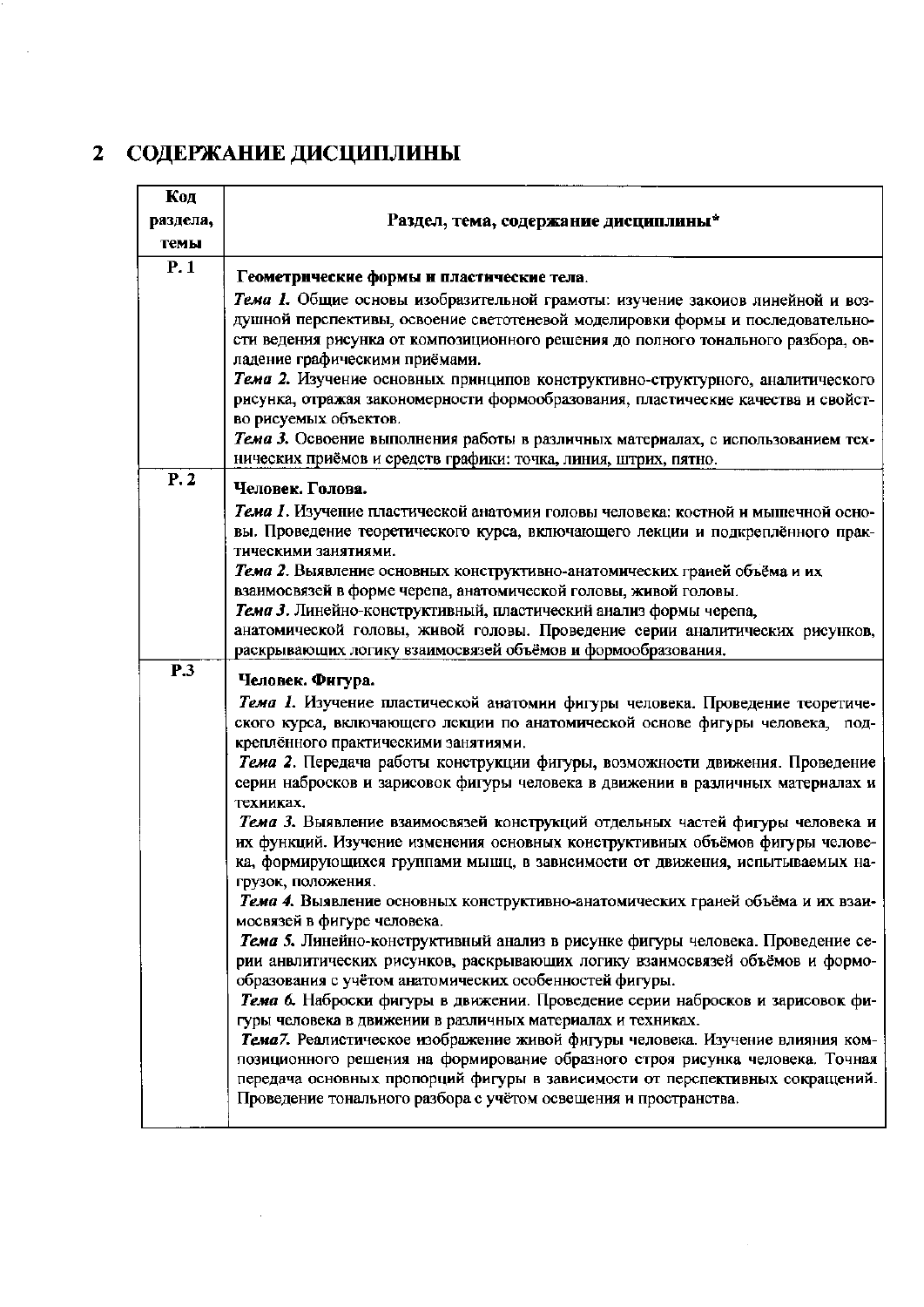# 3 РАСПРЕДЕЛЕНИЕ УЧЕБНОГО ВРЕМЕНИ

#### $3.1$ Распределение аудиторных заиятий и самостоятельной работы по разделам дисциплины

 $\cdots$ 

|         |                         |                                                                                                             |                         |        | Аудиторные занятия             |                  |                           |  |
|---------|-------------------------|-------------------------------------------------------------------------------------------------------------|-------------------------|--------|--------------------------------|------------------|---------------------------|--|
|         |                         |                                                                                                             |                         |        | (час.)                         | Самост.          |                           |  |
| Семестр | Неделя се-<br>местра    | Раздел дисциплины,<br>тема                                                                                  | ВСЕГО                   | Лекции | Практ.<br>занятия,<br>семинары | работа<br>(час.) | Оценочные сред-<br>ства   |  |
| 1       | 1                       | Раздел 1.<br>Тональный рисунок<br>натюрморта из пред-<br>метов с драпировкой<br>(карандаш, ф. А-2)          | 4                       |        | 4                              |                  |                           |  |
|         | $\overline{2}$          | Раздел 1.<br>Тональный рисунок<br>натюрморта из пред-<br>метов с драпнровкой<br>(карандаш, ф. А-2)          | 4                       |        | 4                              |                  |                           |  |
|         | 3                       | Раздел 1.<br>Тональный рисунок<br>иатюрморта из пред-<br>метов с драпировкой<br>(карандаш, ф. А-2)          | $\overline{4}$          |        | 4                              |                  |                           |  |
|         | $\overline{\mathbf{4}}$ | Раздел 1.<br>Тональный рисунок<br>натюрморта из пред-<br>метов с драпировкой<br>(карандаш, формат<br>$A-2)$ | 4                       |        | 4                              |                  |                           |  |
| Ĩ.      | 5                       | Раздел 1.<br>Тональный рисунок<br>натюрморта из пред-<br>метов с драпировкой<br>(карандаш, ф. А-2)          | 4                       |        | 4                              |                  | Графическая<br>работа № 1 |  |
| 1       | 6                       | Раздел 1.<br>Интерпретация на-<br>тюрморта в пятно<br>(тушь, ф. А-2)                                        | $\overline{\mathbf{4}}$ |        | $\overline{\mathbf{4}}$        |                  |                           |  |
|         | $\overline{7}$          | Раздел 1.<br>Интерпретация на-<br>тюрморта в пятно<br>(тушь, ф. А-2)                                        | $\overline{4}$          |        | $\overline{4}$                 |                  | Графическая<br>работа № 2 |  |
| 1       | 8                       | Раздел 1.<br>Интерпретация на-<br>тюрморта в линию<br>(тушь, ф. А-2)                                        | $\overline{\mathbf{4}}$ |        | $\overline{4}$                 |                  |                           |  |
| 1       | 9                       | Раздел 1.<br>Интерпретация на-<br>тюрморта в линию<br>(тушь, ф. А-2)                                        | $\overline{4}$          |        | 4                              |                  | Графическая<br>работа № 3 |  |
| 1       | 10                      | Раздел 1.<br>Композиция на тему<br>натюрморта, выпол-<br>ненная в сложной<br>графической манере.            | $\overline{4}$          |        | 4                              |                  |                           |  |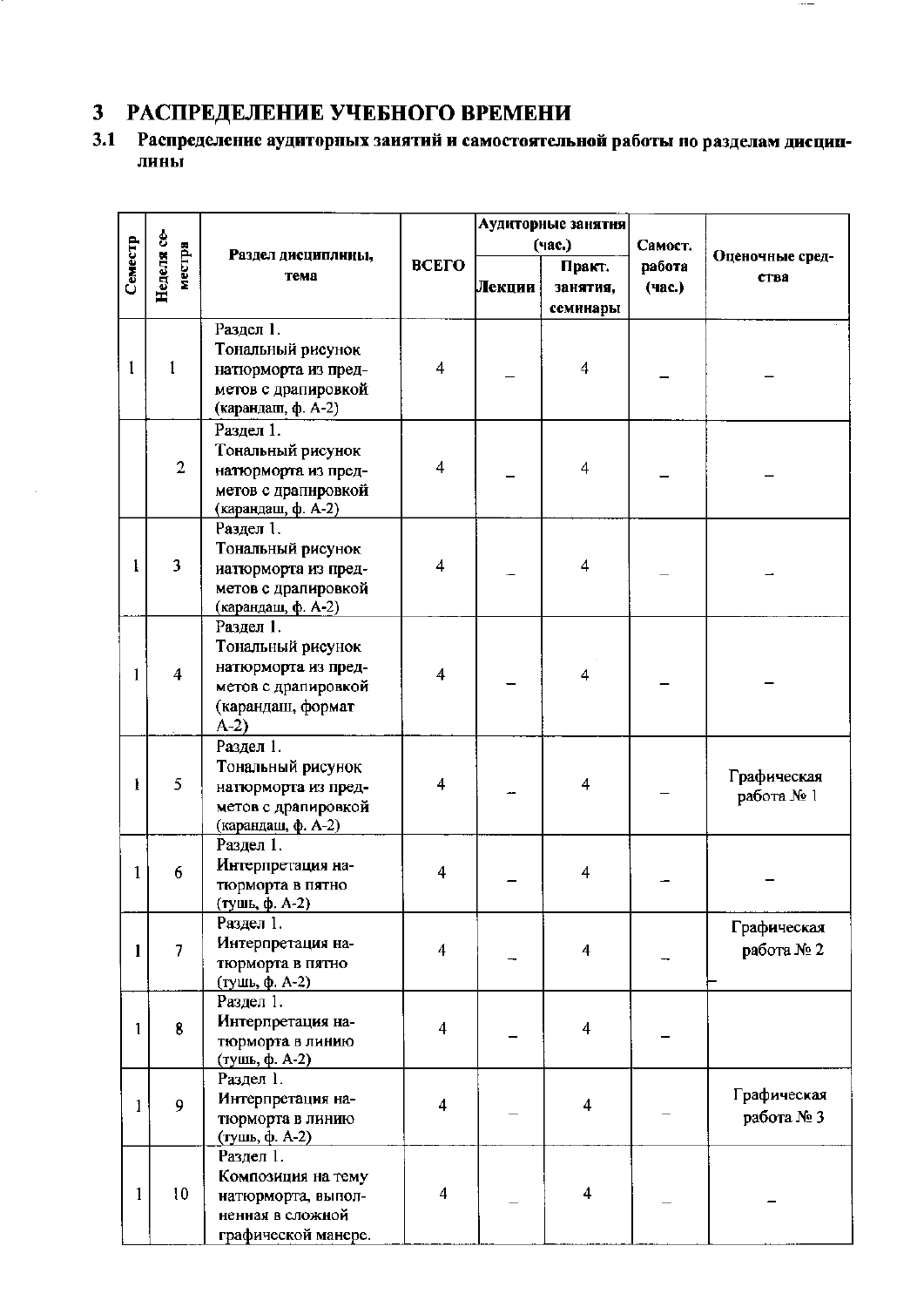|         |                      |                                          |                |        | Аудиторные занятия             |                  |                         |
|---------|----------------------|------------------------------------------|----------------|--------|--------------------------------|------------------|-------------------------|
|         |                      |                                          |                |        | (час.)                         | Самост.          |                         |
| Семестр | Неделя се-<br>местра | Раздел дисциплины,<br>тема               | ВСЕГО          | Лекции | Практ.<br>занятия,<br>семинары | работа<br>(час.) | Оценочные сред-<br>ства |
|         |                      | (карандаш, тушь, ак-                     |                |        |                                |                  |                         |
|         |                      | варель, ф А-2)                           |                |        |                                |                  |                         |
|         |                      | Раздел 1.                                |                |        |                                |                  |                         |
|         |                      | Композиция на тему                       |                |        |                                |                  |                         |
|         | 11                   | натюрморта, выпол-                       | 4              |        | 4                              |                  |                         |
|         |                      | ненная в сложной<br>графической манере.  |                |        |                                |                  |                         |
|         |                      | (карандаш, тушь, ак-                     |                |        |                                |                  |                         |
|         |                      | варель, $\phi$ А-2)                      |                |        |                                |                  |                         |
|         |                      | Раздел 1.                                |                |        |                                |                  |                         |
|         |                      | Композиция на тему                       |                |        |                                |                  |                         |
|         |                      | натюрморта, выпол-                       |                |        |                                |                  |                         |
|         | 12                   | ненная в сложной                         | 4              |        | $\overline{\mathbf{4}}$        |                  |                         |
|         |                      | графической манере.                      |                |        |                                |                  |                         |
|         |                      | (карандаш, тушь, ак-                     |                |        |                                |                  |                         |
|         |                      | варель, ф А-2)                           |                |        |                                |                  |                         |
|         |                      | Раздел 1.                                |                |        |                                |                  |                         |
|         |                      | Композиция на тему                       |                |        |                                |                  |                         |
| 1       | 14                   | натюрморта, выпол-<br>ненная в сложной   | 4              |        | $\overline{\mathbf{4}}$        |                  |                         |
|         |                      | графической манере.                      |                |        |                                |                  |                         |
|         |                      | (карандаш, тушь, ак-                     |                |        |                                |                  |                         |
|         |                      | варель, ф А-2)                           |                |        |                                |                  |                         |
|         |                      | Раздел 1.                                |                |        |                                |                  |                         |
|         |                      | Композиция на тему                       |                |        |                                |                  |                         |
|         |                      | натюрморта, выпол-                       | $\overline{4}$ |        |                                |                  | Графическая             |
| 1       | 15                   | ненная в сложной                         |                |        | $\overline{\mathbf{4}}$        |                  | работа № 4              |
|         |                      | графической манере.                      |                |        |                                |                  |                         |
|         |                      | (карандаш, тушь, ак-                     |                |        |                                |                  |                         |
|         |                      | варель, ф А-2)                           |                |        |                                |                  |                         |
|         |                      | Раздел 1.<br>Рисунок пластиче-           |                |        |                                |                  |                         |
|         |                      | ского тела. Анализ                       |                |        |                                |                  | Графическая             |
|         | 16                   | формы методом об-                        | 4              |        | $\overline{4}$                 |                  | работа № 5              |
|         |                      | рубовки.                                 |                |        |                                |                  |                         |
|         |                      | (мягкий материал, ф. А2)                 |                |        |                                |                  |                         |
|         |                      | Раздел 1.                                |                |        |                                |                  |                         |
|         |                      | Рисунок пластиче-                        |                |        |                                |                  |                         |
|         |                      | ского тела. Анализ                       | 4              |        |                                |                  |                         |
| Ł       | 17                   | формы методом ли-                        |                |        | 4                              |                  |                         |
|         |                      | нейно-пластического                      |                |        |                                |                  |                         |
|         |                      | анализа (карандаш,<br>$\phi$ . A-2)      |                |        |                                |                  |                         |
|         |                      | Раздел 1.                                |                |        |                                |                  |                         |
|         |                      | Рисунок пластиче-                        |                |        |                                |                  |                         |
|         |                      | ского тела. Анализ                       |                |        |                                |                  | Графическая             |
| 1       | 18                   | формы методом ли-                        | $\overline{4}$ |        | $\overline{\mathbf{4}}$        |                  | работа № 6              |
|         |                      | нейно-пластического                      |                |        |                                |                  |                         |
|         |                      | анализа.                                 |                |        |                                |                  |                         |
|         |                      | (карандаш, ф. А-2)<br>Итого за 1 семестр |                |        |                                |                  |                         |
|         |                      |                                          | 72             |        | 72                             |                  | Зачет с оценкой         |

 $\sim$ 

 $\overline{\phantom{m}}$ 

 $- - - \cdot$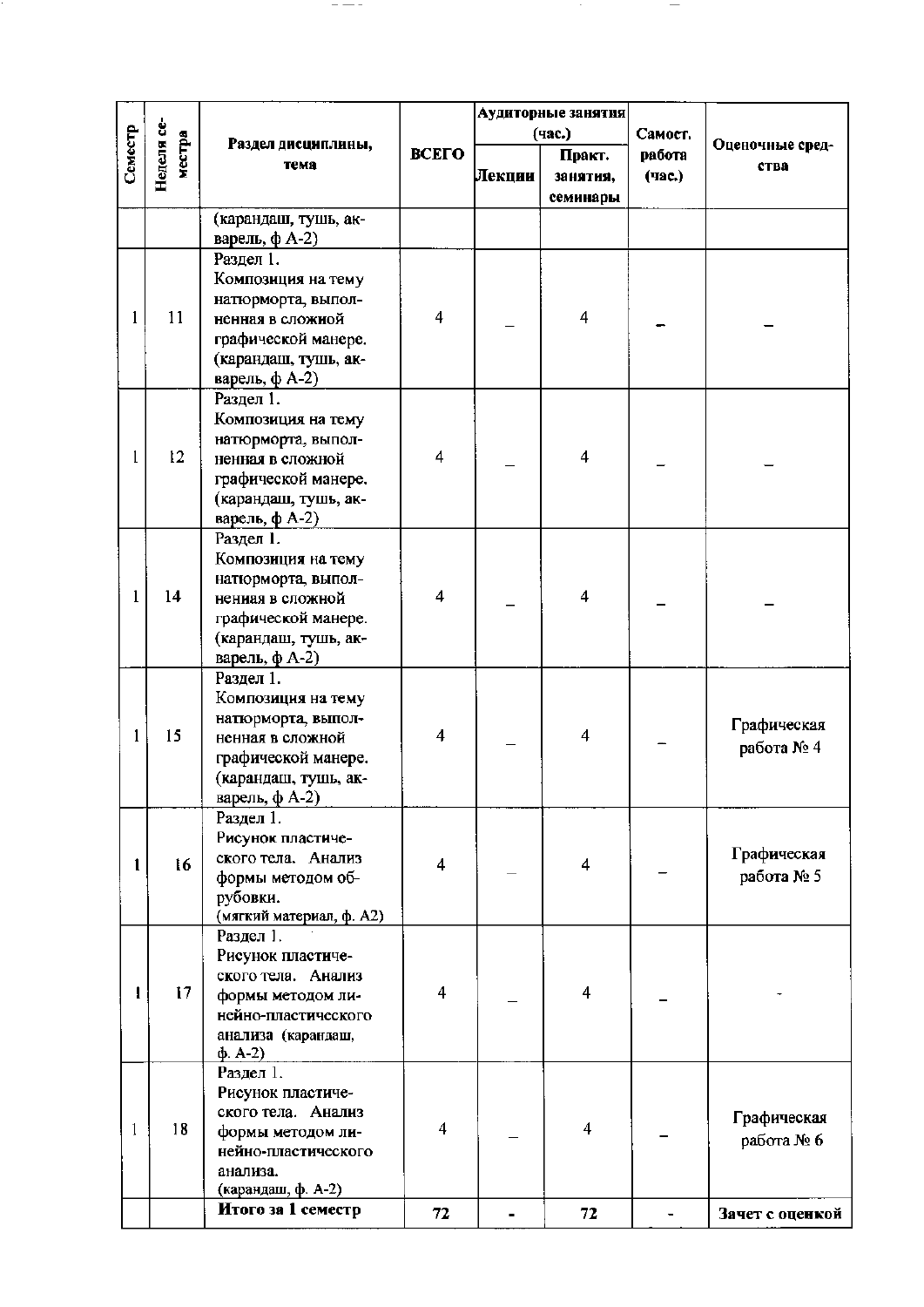|                |                         |                                                    | Аудиторные занятия      |        |                         |         |                 |
|----------------|-------------------------|----------------------------------------------------|-------------------------|--------|-------------------------|---------|-----------------|
|                |                         |                                                    |                         |        | (час.)                  | Самост. | Оценочные сред- |
| Семестр        | Неделя се-<br>местра    | Раздел дисциплины,<br>тема                         | ВСЕГО                   |        | Практ.                  | работа  | ства            |
|                |                         |                                                    |                         | Лекции | занятня,                | (час.)  |                 |
|                |                         |                                                    |                         |        | семинары                |         |                 |
|                |                         | Раздел 2.<br>Изучение анатомии че-                 |                         |        |                         |         | Графическая     |
| $\overline{2}$ | $\mathbf{1}$            | ловека. Череп. Наброски                            | $\overline{\mathbf{4}}$ |        | $\overline{\mathbf{4}}$ |         | работа № 7      |
|                |                         | (карандаш, ф. А-2)                                 |                         |        |                         |         |                 |
|                |                         | Раздел 2.                                          |                         |        |                         |         |                 |
|                |                         | Рисунок черепа в трёх                              |                         |        |                         |         |                 |
| $\overline{2}$ | $\overline{2}$          | ракурсах. Грани объёма,                            | 4                       |        | $\overline{\bf{4}}$     |         |                 |
|                |                         | линейный анализ формы,                             |                         |        |                         |         |                 |
|                |                         | тональный рисунок (ка-<br>рандаш, ф. А-2)          |                         |        |                         |         |                 |
|                |                         | Раздел 2.                                          |                         |        |                         |         |                 |
|                |                         | Рисунок черепа в трёх                              |                         |        |                         |         |                 |
| $\overline{2}$ | $\overline{\mathbf{3}}$ | ракурсах. Грани объёма,                            | 4                       |        | 4                       |         |                 |
|                |                         | линейный анализ формы,                             |                         |        |                         |         |                 |
|                |                         | тональный рисунок (ка-                             |                         |        |                         |         |                 |
|                |                         | рандаш, ф. А-2)                                    |                         |        |                         |         |                 |
|                |                         | Раздел 2.<br>Рисунок черепа в трёх                 |                         |        |                         |         |                 |
|                |                         | ракурсах. Грани объёма,                            |                         |        |                         |         |                 |
| $\overline{2}$ | $\overline{\mathbf{4}}$ | линейный анализ формы,                             | $\overline{4}$          |        | $\overline{\mathbf{4}}$ |         |                 |
|                |                         | тональный рисунок (ка-                             |                         |        |                         |         |                 |
|                |                         | рандаш, ф. А-2)                                    |                         |        |                         |         |                 |
|                |                         | Раздел 2.                                          |                         |        |                         |         |                 |
|                |                         | Рисунок черепа в трёх<br>ракурсах. Грани объёма,   |                         |        |                         |         |                 |
| $\overline{2}$ | 5                       | линейный анализ формы,                             | 4                       |        | 4                       |         |                 |
|                |                         | тональный рисунок (ка-                             |                         |        |                         |         |                 |
|                |                         | рандаш, ф. А-2)                                    |                         |        |                         |         |                 |
|                |                         | Раздел 2.                                          |                         |        |                         |         |                 |
|                |                         | Рисунок черепа в трёх                              |                         |        |                         |         | Графическая     |
| $\overline{2}$ | 6                       | ракурсах. Грани объёма,<br>линейный анализ формы,  | 4                       |        | 4                       |         | работа № 8      |
|                |                         | тональный рисунок (ка-                             |                         |        |                         |         |                 |
|                |                         | рандаш, ф. А-2)                                    |                         |        |                         |         |                 |
|                |                         | Раздел 2.                                          |                         |        |                         |         |                 |
|                |                         | Линейно-                                           |                         |        |                         |         |                 |
| $\overline{2}$ | $\overline{\tau}$       | конструктивный рисунок                             | $\overline{4}$          |        | 4                       |         |                 |
|                |                         | анатомической головы в<br>двух ракурсах (карандаш, |                         |        |                         |         |                 |
|                |                         | $\phi$ . A-2)                                      |                         |        |                         |         |                 |
|                |                         | Раздел 2.                                          |                         |        |                         |         |                 |
|                |                         | Линейно-                                           |                         |        |                         |         |                 |
| $\overline{2}$ | 8                       | конструктивный ри-                                 | $\overline{4}$          |        | 4                       |         |                 |
|                |                         | сунок анатомической                                |                         |        |                         |         |                 |
|                |                         | головы в двух ракур-<br>сах (карандаш, ф. А-2)     |                         |        |                         |         |                 |
|                |                         | Раздел 2.                                          |                         |        |                         |         |                 |
|                |                         | Линейно-                                           |                         |        |                         |         |                 |
| $\overline{2}$ | 9                       | конструктивный ри-                                 | $\overline{4}$          |        | 4                       |         |                 |
|                |                         | сунок анатомической                                |                         |        |                         |         |                 |
|                |                         | головы в двух ракур-<br>сах (карандаш, ф. А-2)     |                         |        |                         |         |                 |
|                |                         |                                                    |                         |        |                         |         |                 |

 $\sim$ 

 $\sim 10^6$ 

 $\sim 200$  MeV  $_{\odot}$ 

 $\mathcal{L}_{\mathcal{A}}$  , where  $\mathcal{L}_{\mathcal{A}}$  is the simple of  $\mathcal{L}_{\mathcal{A}}$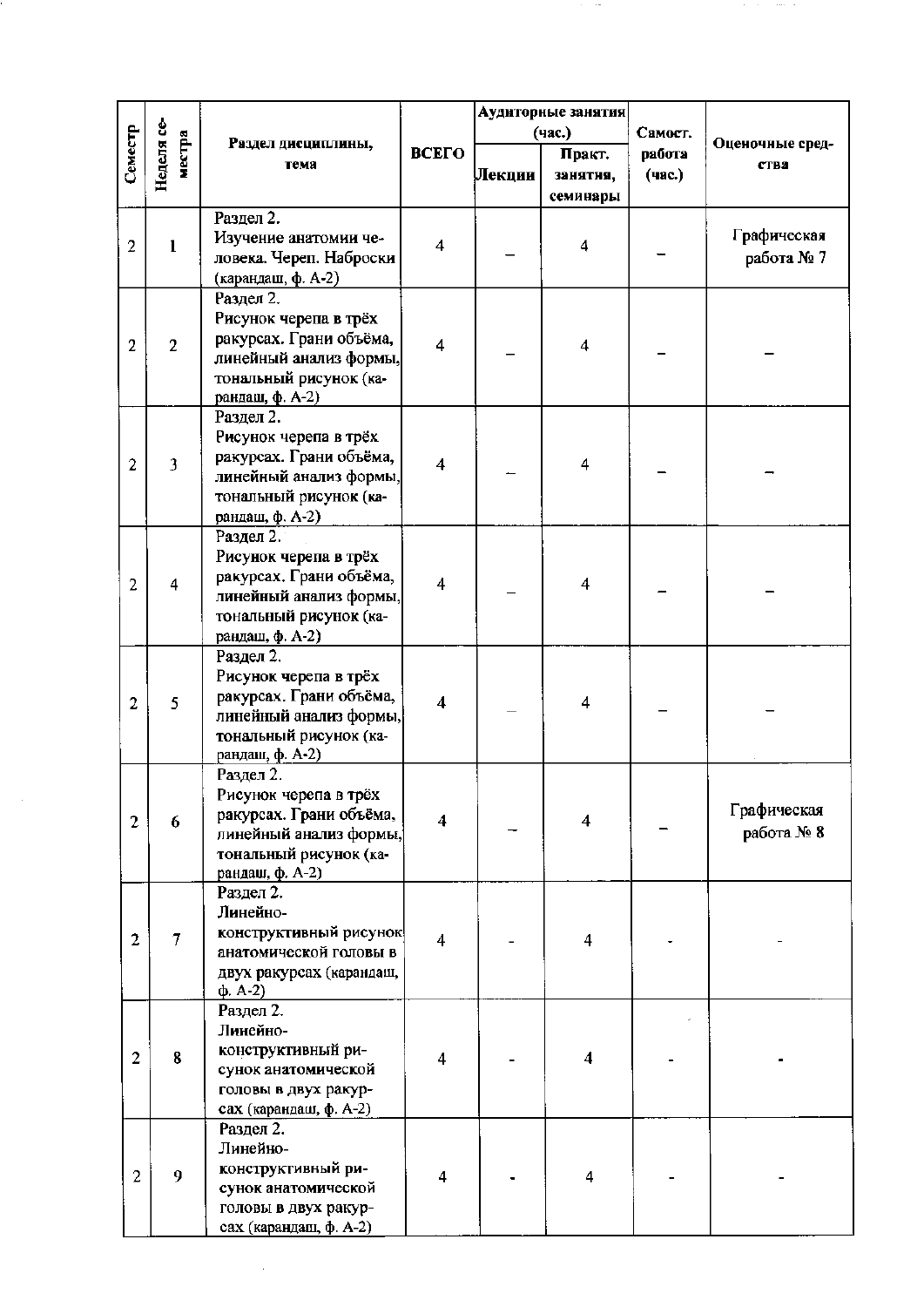|                |              |                         |                         |        | Аудиторные занятия      |         |                 |
|----------------|--------------|-------------------------|-------------------------|--------|-------------------------|---------|-----------------|
|                | Неделя се-   |                         |                         |        | (час.)                  | Самост. |                 |
| Семестр        | местра       | Раздел дисциплины,      | <b>ВСЕГО</b>            |        | Практ.                  | работа  | Оценочные сред- |
|                |              | тема                    |                         | Лекции |                         | (час.)  | ства            |
|                |              |                         |                         |        | занятия,                |         |                 |
|                |              |                         |                         |        | семинары                |         |                 |
|                |              | Раздел 2.               |                         |        |                         |         |                 |
|                |              | Линейно-                |                         |        |                         |         |                 |
| $\overline{2}$ | 10           | конструктивный рису-    | $\overline{4}$          |        | $\overline{4}$          |         | Графическая     |
|                |              | нок анатомической го-   |                         |        |                         |         | работа №9       |
|                |              | ловы в двух ракурсах    |                         |        |                         |         |                 |
|                |              | (карандаш, ф. А-2)      |                         |        |                         |         |                 |
|                |              | Раздел 2.               |                         |        |                         |         |                 |
| $\overline{2}$ | 11           | Рисунок сложной по      | 4                       |        | $\overline{\mathbf{4}}$ |         |                 |
|                |              | пластике гипсовой го-   |                         |        |                         |         |                 |
|                |              | ловы (карандаш, ф. А-2) |                         |        |                         |         |                 |
|                |              | Раздел 2.               |                         |        |                         |         |                 |
|                |              | Рисунок сложной по      |                         |        |                         |         |                 |
| $\overline{2}$ | 12           | пластике гипсовой го-   | 4                       |        | $\overline{\bf{4}}$     |         |                 |
|                |              | ловы                    |                         |        |                         |         |                 |
|                |              | (карандаш, ф. А-2)      |                         |        |                         |         |                 |
|                |              | Раздел 2.               |                         |        |                         |         |                 |
| $\overline{2}$ | 13           | Рисунок сложной по      | $\overline{\mathbf{4}}$ |        | 4                       |         |                 |
|                |              | пластике гипсовой го-   |                         |        |                         |         |                 |
|                |              | ловы (карандаш, ф. А-2) |                         |        |                         |         |                 |
|                |              | Раздел 2.               |                         |        |                         |         |                 |
| $\overline{2}$ | 14           | Рисунок сложной по      | 4                       |        | 4                       |         |                 |
|                |              | пластике гипсовой го-   |                         |        |                         |         |                 |
|                |              | ловы (карандаш, ф. А-2) |                         |        |                         |         |                 |
|                |              | Раздел 2.               |                         |        |                         |         |                 |
|                |              | Рисунок сложной по      |                         |        |                         |         |                 |
| $\overline{2}$ | 15           | пластике гипсовой го-   | $\overline{\mathbf{4}}$ |        | $\overline{\mathbf{4}}$ |         |                 |
|                |              | ловы                    |                         |        |                         |         |                 |
|                |              | (карандаш, ф. А-2)      |                         |        |                         |         |                 |
|                |              | Раздел 2.               |                         |        |                         |         |                 |
|                |              | Рисунок сложной по      |                         |        |                         |         | Графическая     |
| $\overline{2}$ | 16           | пластике гипсовой       | $\overline{4}$          |        | 4                       |         | работа № 10     |
|                |              | головы (карандаш, ф.    |                         |        |                         |         |                 |
|                |              | $A-2)$                  |                         |        |                         |         |                 |
|                |              | Раздел 2.               |                         |        |                         |         |                 |
|                |              | Тональный рисунок       |                         |        |                         |         |                 |
|                |              | головы человека с       |                         |        |                         |         |                 |
| $\overline{2}$ | 17           | привлечением на-        | $\overline{4}$          |        | $\overline{\mathbf{4}}$ |         |                 |
|                |              | турщнка                 |                         |        |                         |         |                 |
|                |              | (мягкий материал, ф.    |                         |        |                         |         |                 |
|                |              | $A-2)$                  |                         |        |                         |         |                 |
|                |              | Раздел 2.               |                         |        |                         |         |                 |
|                |              | Тональный рисунок       |                         |        |                         |         |                 |
|                |              | головы человека с       |                         |        |                         |         |                 |
| $\overline{2}$ | 18           | привлечением на-        | $\overline{\bf{4}}$     |        | 4                       |         | Графическая     |
|                |              | турщика                 |                         |        |                         |         | работа № 11     |
|                |              | (мягкий материал, ф.    |                         |        |                         |         |                 |
|                |              | $A-2)$                  |                         |        |                         |         |                 |
|                |              | Итого за 2 семестр      | 72                      |        | 72                      |         | Зачет с оценкой |
|                |              | Раздел 2.               |                         |        |                         |         |                 |
| 3              | $\mathbf{1}$ | Тональный рисунок го-   | $\overline{\mathbf{4}}$ |        | 4                       |         |                 |
|                |              | ловы человека с привле- |                         |        |                         |         |                 |

 $\sim$  1000  $\sim$  1000  $\sim$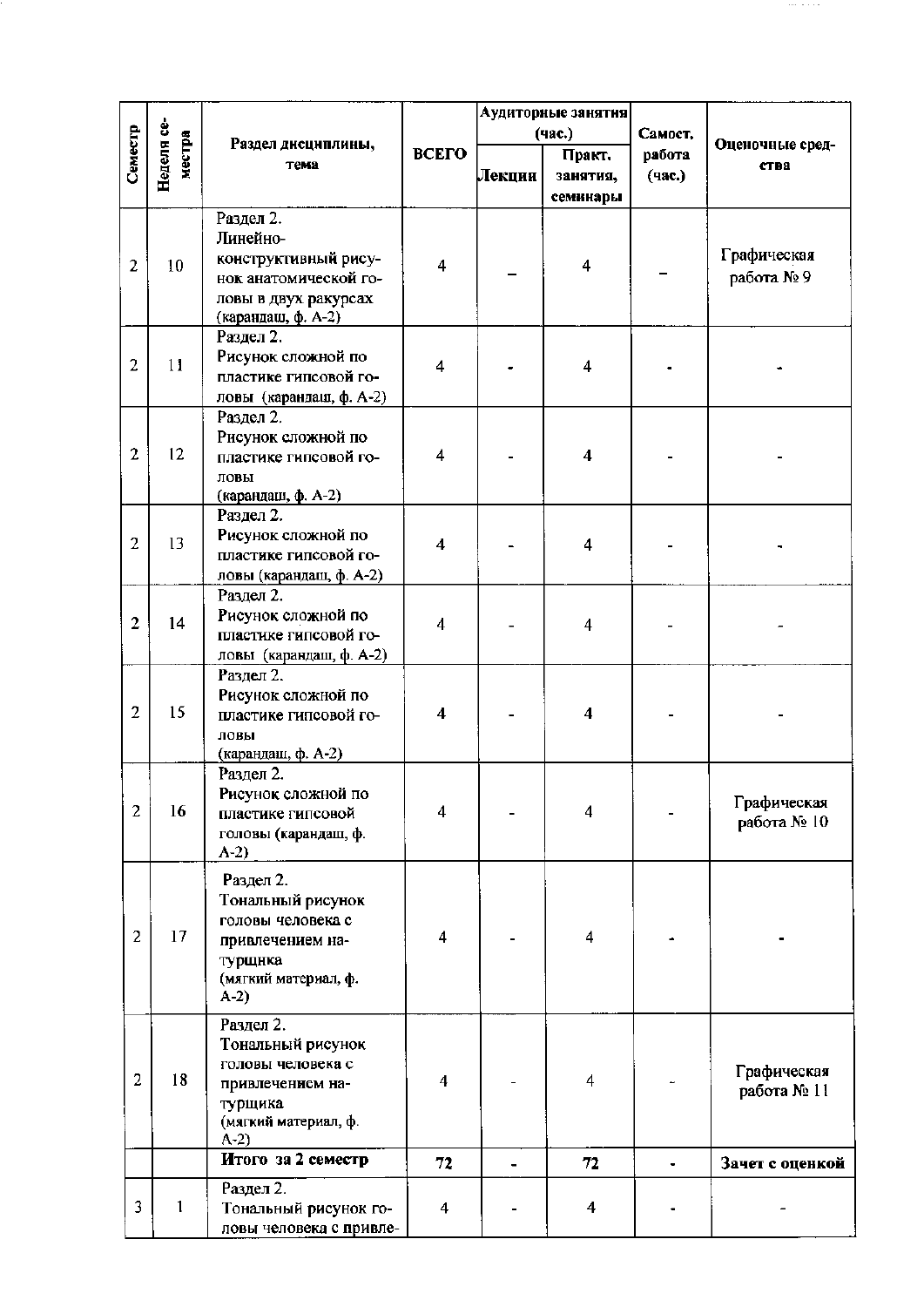|         |                      |                                                  |                         |         | Аудиторные занятия      |         |                 |
|---------|----------------------|--------------------------------------------------|-------------------------|---------|-------------------------|---------|-----------------|
|         |                      | Раздел дисциплины,                               |                         |         | (час.)                  | Самост. | Оценочные сред- |
| Cemecrp | Неделя се-<br>местра | тема                                             | ВСЕГО                   |         | Практ.                  | работа  | ства            |
|         |                      |                                                  |                         | ⊍Іекции | занятия,<br>семинары    | (час.)  |                 |
|         |                      | чением натурщика                                 |                         |         |                         |         |                 |
|         |                      | (карандаш, ф. А-2)                               |                         |         |                         |         |                 |
|         |                      | Раздел 2.                                        |                         |         |                         |         |                 |
| 3       | $\overline{2}$       | Тональный рисунок го-<br>ловы человека с привле- | $\overline{4}$          |         | $\overline{\mathbf{4}}$ |         |                 |
|         |                      | чением натурщика                                 |                         |         |                         |         |                 |
|         |                      | (карандаш, ф. А-2)                               |                         |         |                         |         |                 |
|         |                      | Раздел 2.                                        |                         |         |                         |         |                 |
|         |                      | Тональный рисунок го-                            |                         |         |                         |         |                 |
| 3       | 3                    | ловы человека с привле-                          | 4                       |         | 4                       |         |                 |
|         |                      | чением натурщика<br>(карандаш, ф. А-2)           |                         |         |                         |         |                 |
|         |                      | Раздел 2.                                        |                         |         |                         |         |                 |
|         |                      | Тональный рисунок го-                            |                         |         |                         |         |                 |
| 3       | 4                    | ловы человека с привле-                          | 4                       |         | 4                       |         |                 |
|         |                      | чением натурщика                                 |                         |         |                         |         |                 |
|         |                      | (карандаш, ф. А-2)<br>Раздел 2.                  |                         |         |                         |         |                 |
|         |                      | Тональный рисунок го-                            |                         |         |                         |         |                 |
| 3       | 5                    | ловы человека с привле-                          | 4                       |         | 4                       |         | Графическая     |
|         |                      | чением натурщика                                 |                         |         |                         |         | работа № 12     |
|         |                      | (карандаш, ф. А-2)                               |                         |         |                         |         |                 |
|         |                      | Раздел 2.                                        |                         |         |                         |         |                 |
| 3       | 6                    | Рисунок головы человека<br>с привлечением натур- | 4                       |         | 4                       |         |                 |
|         |                      | щика. Гризайль                                   |                         |         |                         |         |                 |
|         |                      | (акварель, ф. А-2)                               |                         |         |                         |         |                 |
|         |                      | Раздел 2.                                        |                         |         |                         |         |                 |
| 3       | 7                    | Рисунок головы человека                          |                         |         |                         |         |                 |
|         |                      | с привлечением натур-<br>щика. Гризайль          | 4                       |         | 4                       |         |                 |
|         |                      | (акварель, ф. А-2)                               |                         |         |                         |         |                 |
|         |                      | Раздел 2.                                        |                         |         |                         |         |                 |
|         |                      | Рисунок головы человека                          |                         |         |                         |         |                 |
| 3       | 8                    | с привлечением натур-                            | $\overline{\mathbf{4}}$ |         | 4                       |         |                 |
|         |                      | щика. Гризайль<br>(акварель, ф. А-2)             |                         |         |                         |         |                 |
|         |                      | Раздел 2.                                        |                         |         |                         |         |                 |
|         |                      | Рисунок головы человека                          |                         |         |                         |         | Графическая     |
| 3       | 9                    | с привлечением натур-                            | 4                       |         | 4                       |         | работа № 13     |
|         |                      | щика. Гризайль                                   |                         |         |                         |         |                 |
|         |                      | (акварель, ф. А-2)<br>Раздел 2.                  |                         |         |                         |         |                 |
|         |                      | Рисунок головы че-                               |                         |         |                         |         |                 |
| 3       | 10                   | ловека с привлечени-                             | $\overline{4}$          |         | $\overline{\mathbf{4}}$ |         |                 |
|         |                      | ем натурщика.                                    |                         |         |                         |         |                 |
|         |                      | (тушь, перо, ф. А-2)<br>Раздел 2.                |                         |         |                         |         |                 |
|         |                      | Рисунок головы че-                               |                         |         | 4                       |         |                 |
| 3       | 11                   | ловека с привлечени-                             | 4                       |         |                         |         |                 |
|         |                      | ем натурщика.                                    |                         |         |                         |         |                 |
|         |                      | (тушь, перо, ф. А-2)                             |                         |         |                         |         |                 |

 $\sim 10^{-1}$ 

 $\hat{\boldsymbol{\epsilon}}$ 

 $\mathcal{L}^{\mathcal{A}}$  and  $\mathcal{L}^{\mathcal{A}}$  are  $\mathcal{L}^{\mathcal{A}}$  . The constraints of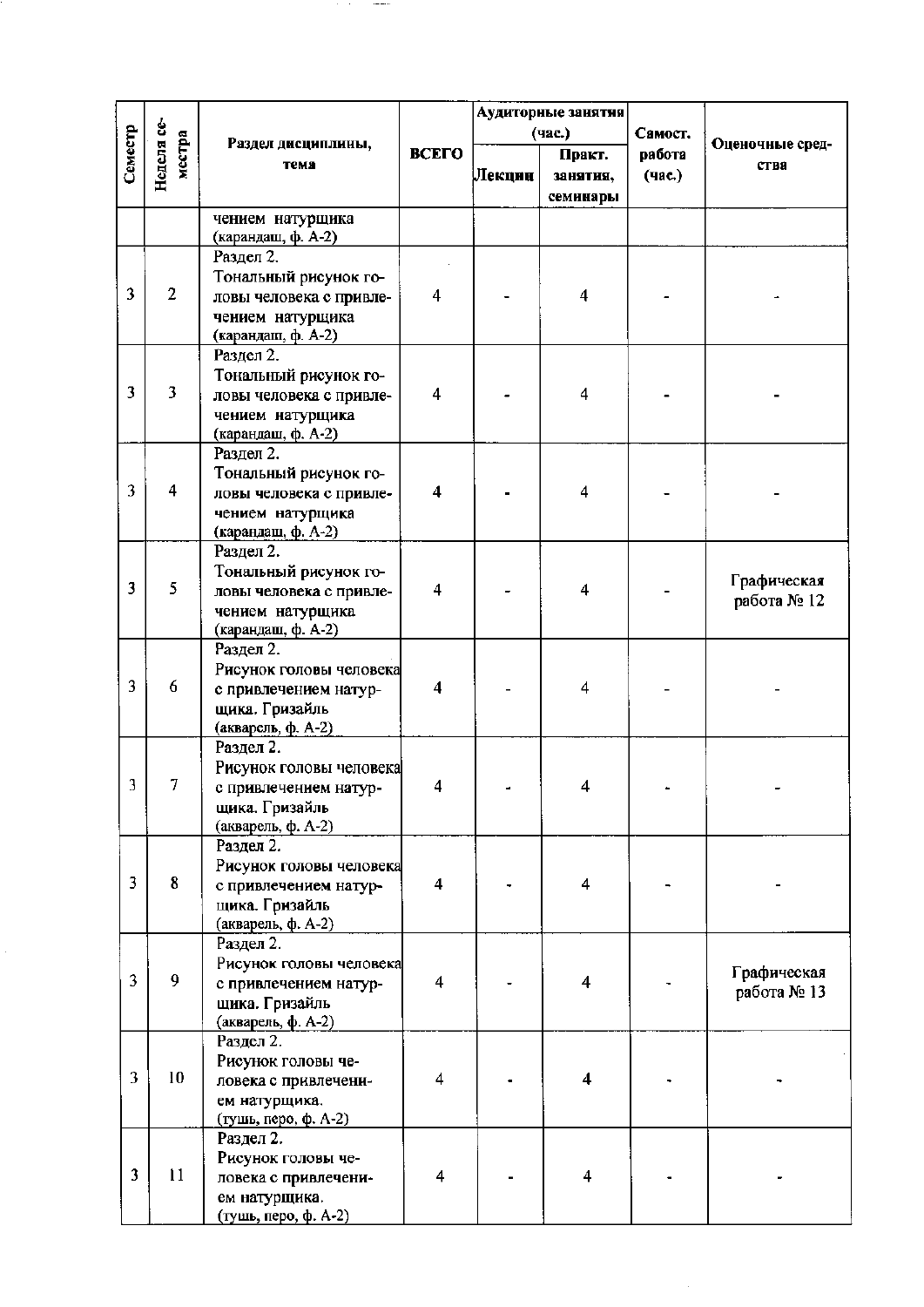|                         |                      |                           |                         |        | Аудиторные занятия      |         |                 |
|-------------------------|----------------------|---------------------------|-------------------------|--------|-------------------------|---------|-----------------|
|                         |                      |                           |                         |        | (час.)                  | Самост. |                 |
| Семестр                 | Неделя се-<br>местра | Раздел дисциплины,        | ВСЕГО                   |        | Практ.                  | работа  | Оценочные сред- |
|                         |                      | тема                      |                         | Лекции |                         | (час.)  | ства            |
|                         |                      |                           |                         |        | занятня,                |         |                 |
|                         |                      |                           |                         |        | семинары                |         |                 |
|                         |                      | Раздел 2.                 |                         |        |                         |         |                 |
|                         |                      | Рисунок головы че-        |                         |        |                         |         |                 |
| 3                       | 12                   | ловека с привлечени-      | $\overline{4}$          |        | 4                       |         |                 |
|                         |                      | ем натурщика.             |                         |        |                         |         |                 |
|                         |                      |                           |                         |        |                         |         |                 |
|                         |                      | (тушь, перо, ф. А-2)      |                         |        |                         |         |                 |
|                         |                      | Раздел 2.                 |                         |        |                         |         |                 |
|                         |                      | Рисунок головы че-        |                         |        | 4                       |         |                 |
| 3                       | 13                   | ловека с привлечени-      | 4                       |        |                         |         |                 |
|                         |                      | ем натурщика.             |                         |        |                         |         |                 |
|                         |                      | (тушь, перо, ф. А-2)      |                         |        |                         |         |                 |
|                         |                      | Раздел 2.                 |                         |        |                         |         |                 |
|                         |                      | Рисунок головы че-        |                         |        |                         |         |                 |
| 3                       | 14                   | ловека с привлечени-      | 4                       |        | $\overline{\mathbf{4}}$ |         | Графическая     |
|                         |                      |                           |                         |        |                         |         | работа № 14     |
|                         |                      | ем натурщика.             |                         |        |                         |         |                 |
|                         |                      | (тушь, перо, ф. А-2)      |                         |        |                         |         |                 |
|                         |                      | Раздел 2.                 |                         |        |                         |         |                 |
|                         |                      | Тематический авто-        |                         |        |                         |         |                 |
|                         |                      | портрет в свободной       |                         |        |                         |         |                 |
| 3                       | 15                   | технике                   | 4                       |        | 4                       |         |                 |
|                         |                      | (акварель, тушь, мягкий   |                         |        |                         |         |                 |
|                         |                      | материал, карандаш, ф. А- |                         |        |                         |         |                 |
|                         |                      | 2)                        |                         |        |                         |         |                 |
|                         |                      | Раздел 2.                 |                         |        |                         |         |                 |
|                         |                      | Тематический авто-        |                         |        |                         |         |                 |
|                         |                      |                           |                         |        |                         |         |                 |
| 3                       | 16                   | портрет в свободной       | $\overline{\mathbf{4}}$ |        | $\overline{4}$          |         |                 |
|                         |                      | технике                   |                         |        |                         |         |                 |
|                         |                      | (акварель, тушь, мягкий   |                         |        |                         |         |                 |
|                         |                      | материал, карандаш, ф. А- |                         |        |                         |         |                 |
|                         |                      | 2)                        |                         |        |                         |         |                 |
|                         |                      | Раздел 2.                 |                         |        |                         |         |                 |
|                         |                      | Тематический авто-        |                         |        |                         |         |                 |
|                         |                      | портрет в свободной       |                         |        |                         |         |                 |
| 3                       | 17                   | технике                   | $\overline{4}$          |        | 4                       |         |                 |
|                         |                      | (акварель, тушь, мягкий   |                         |        |                         |         |                 |
|                         |                      | материал, карандаш, ф. А- |                         |        |                         |         |                 |
|                         |                      | 2)                        |                         |        |                         |         |                 |
|                         |                      | Раздел 2.                 |                         |        |                         |         |                 |
|                         |                      | Тематический авто-        |                         |        |                         |         |                 |
|                         |                      | портрет в свободной       |                         |        |                         |         |                 |
| 3                       | 18                   | технике                   | $\overline{4}$          |        | 4                       |         | Графическая     |
|                         |                      |                           |                         |        |                         |         | работа № 15     |
|                         |                      | (акварель, тушь, мягкий   |                         |        |                         |         |                 |
|                         |                      | материал, карандаш, ф. А- |                         |        |                         |         |                 |
|                         |                      | 2)                        |                         |        |                         |         |                 |
|                         |                      | Итого за 3 семестр        |                         |        |                         |         |                 |
| 3                       |                      |                           | 72                      |        | 72                      |         | Зачет с оценкой |
|                         |                      |                           |                         |        |                         |         |                 |
|                         |                      | Раздел 3.                 |                         |        |                         |         |                 |
|                         |                      | Изучение анатомии че-     |                         |        |                         |         |                 |
| $\overline{\mathbf{4}}$ | 1                    | ловека.                   | 4                       |        | 4                       |         |                 |
|                         |                      | Рисунок скелета           |                         |        |                         |         |                 |
|                         |                      | (карандаш, ф. А-2)        |                         |        |                         |         |                 |
|                         |                      | Раздел 3.                 |                         |        |                         |         |                 |
| 4                       | $\overline{2}$       | Изучение анатомии че-     | $\overline{4}$          |        | $\overline{4}$          |         |                 |

r. ÷

 $\mathcal{A}^{\text{out}}_{\text{out}}$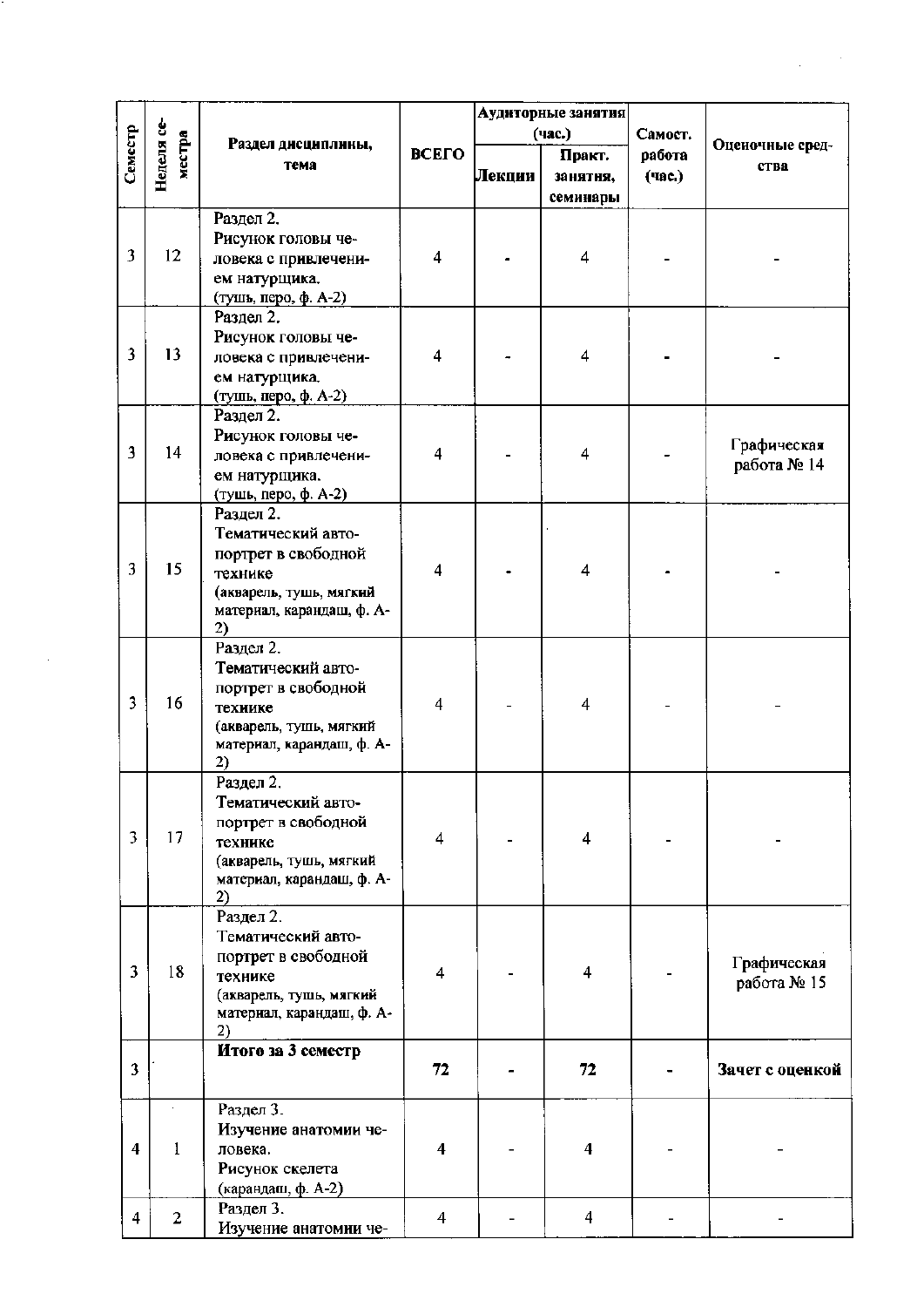|                         |                      |                                              |                         |        | Аудиторные занятия      |                   |                            |
|-------------------------|----------------------|----------------------------------------------|-------------------------|--------|-------------------------|-------------------|----------------------------|
| Семестр                 | Неделя се-<br>местра | Раздел дисциплины,                           | <b>ВСЕГО</b>            |        | (час.)<br>Практ.        | Самост.<br>работа | Оценочные сред-            |
|                         |                      | тема                                         |                         | Лекции | занятня,                | (час.)            | ства                       |
|                         |                      |                                              |                         |        | семинары                |                   |                            |
|                         |                      | ловека.                                      |                         |        |                         |                   |                            |
|                         |                      | Рисунок скелета                              |                         |        |                         |                   |                            |
|                         |                      | (карандаш, ф. А-2)                           |                         |        |                         |                   |                            |
|                         |                      | Раздел 3.                                    |                         |        |                         |                   |                            |
|                         |                      | Изучение анатомии че-                        |                         |        |                         |                   |                            |
| 4                       | $\overline{3}$       | ловека.                                      | $\overline{\mathbf{4}}$ |        | 4                       |                   |                            |
|                         |                      | Рисунок скелета<br>(карандаш, ф. А-2)        |                         |        |                         |                   |                            |
|                         |                      | Раздел 3.                                    |                         |        |                         |                   |                            |
|                         |                      | Изучение анатомии че-                        |                         |        |                         |                   |                            |
| 4                       | 4                    | ловека.                                      | 4                       |        | 4                       |                   |                            |
|                         |                      | Рисунок скелета                              |                         |        |                         |                   |                            |
|                         |                      | (карандаш, ф. А-2)                           |                         |        |                         |                   |                            |
|                         |                      | Раздел 3.                                    |                         |        |                         |                   |                            |
| 4                       | 5                    | Изучение анатомии че-<br>ловека.             | 4                       |        | $\overline{\bf{4}}$     |                   | Графическая                |
|                         |                      | Рисунок скелета                              |                         |        |                         |                   | работа № 16                |
|                         |                      | (карандаш, ф. А-2)                           |                         |        |                         |                   |                            |
|                         |                      | Раздел 3.                                    |                         |        |                         |                   |                            |
| 4                       | 6                    | Рисунок анатомической                        | 4                       |        | 4                       |                   |                            |
|                         |                      | фигуры в двух ракурсах                       |                         |        |                         |                   |                            |
|                         |                      | (карандаш, ф. А-2)<br>Раздел 3.              |                         |        |                         |                   |                            |
|                         |                      | Рисунок анатомической                        |                         |        |                         |                   |                            |
| $\overline{4}$          | $\overline{7}$       | фигуры в двух ракурсах                       | $\overline{4}$          |        | 4                       |                   |                            |
|                         |                      | (карандаш, ф. А-2)                           |                         |        |                         |                   |                            |
|                         |                      | Раздел 3.                                    |                         |        |                         |                   |                            |
| 4                       | 8                    | Рисунок анатомической                        | 4                       |        | $\overline{\mathbf{4}}$ |                   |                            |
|                         |                      | фигуры в двух ракурсах<br>(карандаш, ф. А-2) |                         |        |                         |                   |                            |
|                         |                      | Раздел 3.                                    |                         |        |                         |                   |                            |
|                         | 9                    | Рисунок анатомической                        | $\overline{\mathbf{4}}$ |        |                         |                   |                            |
| $\overline{4}$          |                      | фигуры в двух ракурсах                       |                         |        | $\overline{\mathbf{4}}$ |                   |                            |
|                         |                      | (карандаш, ф. А-2)                           |                         |        |                         |                   |                            |
|                         |                      | Раздел 3.                                    |                         |        |                         |                   |                            |
| $\overline{4}$          | 10 <sup>10</sup>     | Рисунок анатомической                        | $\overline{4}$          |        | $\overline{\mathbf{4}}$ |                   | Графическая<br>работа № 17 |
|                         |                      | фигуры в двух ракурсах<br>(карандаш, ф. А-2) |                         |        |                         |                   |                            |
|                         |                      | Раздел 3.                                    |                         |        |                         |                   |                            |
|                         | 11                   | Рисунок верхних конеч-                       | $\overline{4}$          |        | 4                       |                   |                            |
| $\overline{4}$          |                      | ностей                                       |                         |        |                         |                   |                            |
|                         |                      | (карандаш, ф. А-2)                           |                         |        |                         |                   |                            |
|                         |                      | Раздел 3.                                    |                         |        |                         |                   |                            |
| $\overline{\mathbf{4}}$ | 12                   | Рисунок верхних конеч-<br>ностей             | $\overline{\mathbf{4}}$ |        | 4                       |                   |                            |
|                         |                      | (карандаш, ф. А-2)                           |                         |        |                         |                   |                            |
|                         |                      | Раздел 3.                                    |                         |        |                         |                   |                            |
| 4                       | 13                   | Рисунок верхних конеч-                       | $\overline{4}$          |        | $\overline{4}$          |                   | Графическая                |
|                         |                      | ностей                                       |                         |        |                         |                   | работа № 18                |
|                         |                      | (карандаш, ф. А-2)<br>Раздел 3.              |                         |        |                         |                   |                            |
| $\overline{\mathbf{4}}$ | 14                   | Рисунок нижних конеч-                        | $\overline{\mathbf{4}}$ |        | $\overline{\mathbf{4}}$ |                   |                            |
|                         |                      |                                              |                         |        |                         |                   |                            |

 $\mathcal{A}^{\text{out}}_{\text{out}}$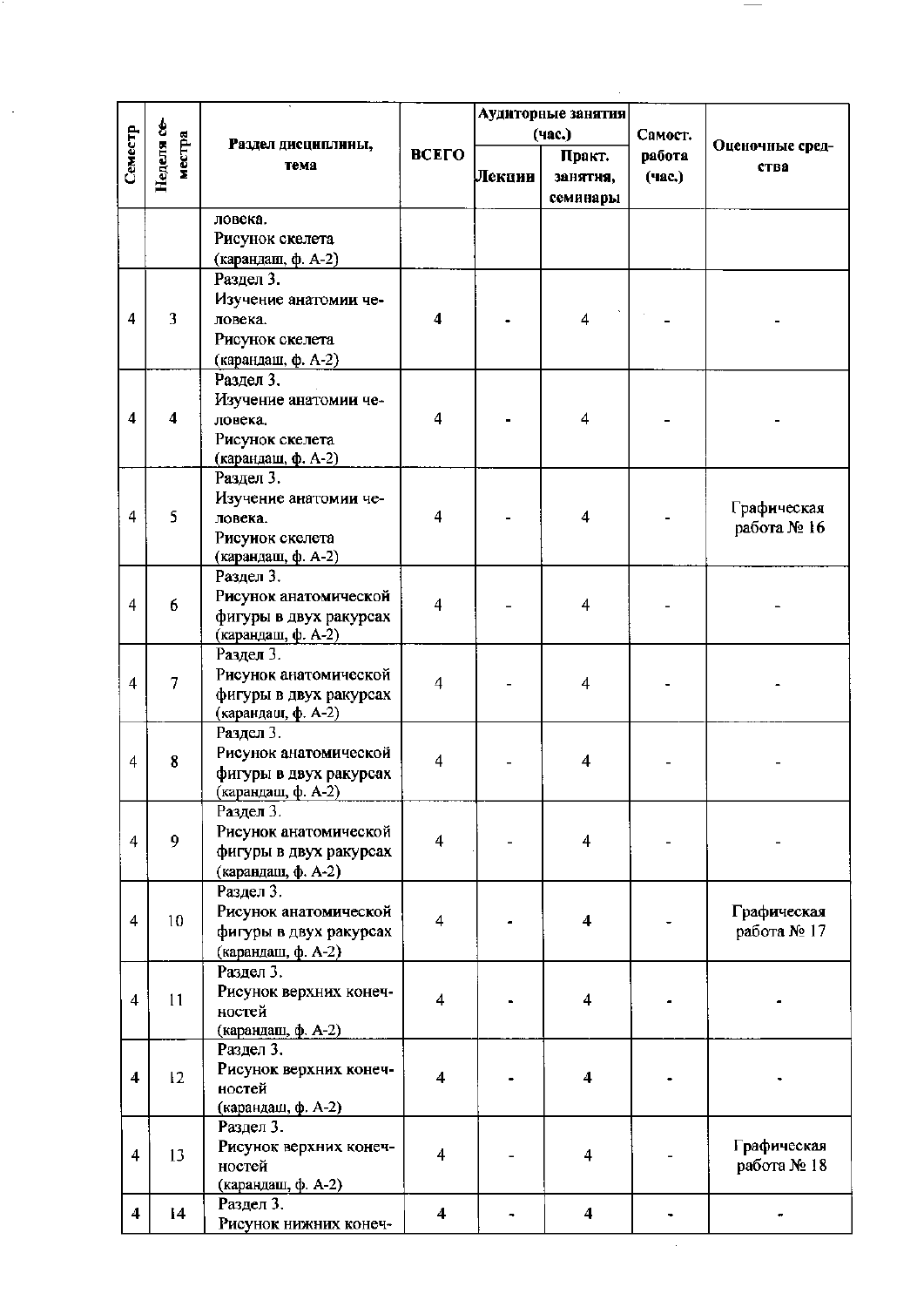|                         |                      |                                                                    |                         |        | Аудиторные занятия<br>(час.)   | Самост.          |                            |
|-------------------------|----------------------|--------------------------------------------------------------------|-------------------------|--------|--------------------------------|------------------|----------------------------|
| Семестр                 | Неделя се-<br>местра | Раздел дисциплины,<br>тема                                         | ВСЕГО                   | Лекции | Практ.<br>занятия.<br>семинары | работа<br>(час.) | Оценочные сред-<br>ства    |
|                         |                      | ностей<br>(карандаш, ф. А-2)                                       |                         |        |                                |                  |                            |
| 4                       | 15                   | Раздел 3.<br>Рисунок нижних конеч-<br>ностей<br>(карандаш, ф. А-2) | $\overline{\mathbf{4}}$ |        | 4                              |                  |                            |
| 4                       | 16                   | Раздел 3.<br>Рисунок нижних конеч-<br>ностей<br>(карандаш, ф. А-2) | $\overline{4}$          |        | $\boldsymbol{4}$               |                  | Графическая<br>работа № 19 |
| 4                       | 17                   | Раздел 3.<br>Кисть и стопа<br>(карандаш, ф. А-2)                   | $\overline{4}$          |        | $\overline{\mathbf{4}}$        |                  |                            |
| $\overline{4}$          | 18                   | Раздел 3.<br>Кисть и стопа.<br>(карандаш, ф. А-2)                  | 4                       |        | $\overline{\bf{4}}$            |                  | Графическая<br>работа № 20 |
| $\overline{\mathbf{4}}$ |                      | Итого за 4 семестр                                                 | 72                      |        | 72                             |                  | Зачет с оценкой            |
|                         |                      | Итого:                                                             | 288                     |        | 288                            |                  |                            |

## 3.2 Другие виды занятий

Не предусмотрено.

# 3.3 Мероприятия самостоятельной работы и текущего контроля.

Не предусмотрено.

# 3.3.1. Примерный перечень тем курсовых проектов (курсовых работ)

Не предусмотрено.

## 3.3.2. Примерный перечень тем расчетно-графических работ

Не предусмотрено.

## 3.3.3. Примерный перечень тем графических работ

Графические работы выполняется по трем разделам дисциплины:

1. Геометрические формы и пластические тела.

2. Человек. Голова.

3. Человек. Фнгура.

#### 3.3.4. Примерный перечень тем расчетных работ (программных продуктов) Не предусмотрено.

# 3.3.5. Примерный перечень тем рефератов (эссе, творческих работ)

Не предусмотрепо.

### 3.3.6. Примерный перечень тем практических внеаудиторных (домашних) работ Не предусмотрено.

## 3.3.7. Примерная тематика контрольных работ

Не предусмотрепо.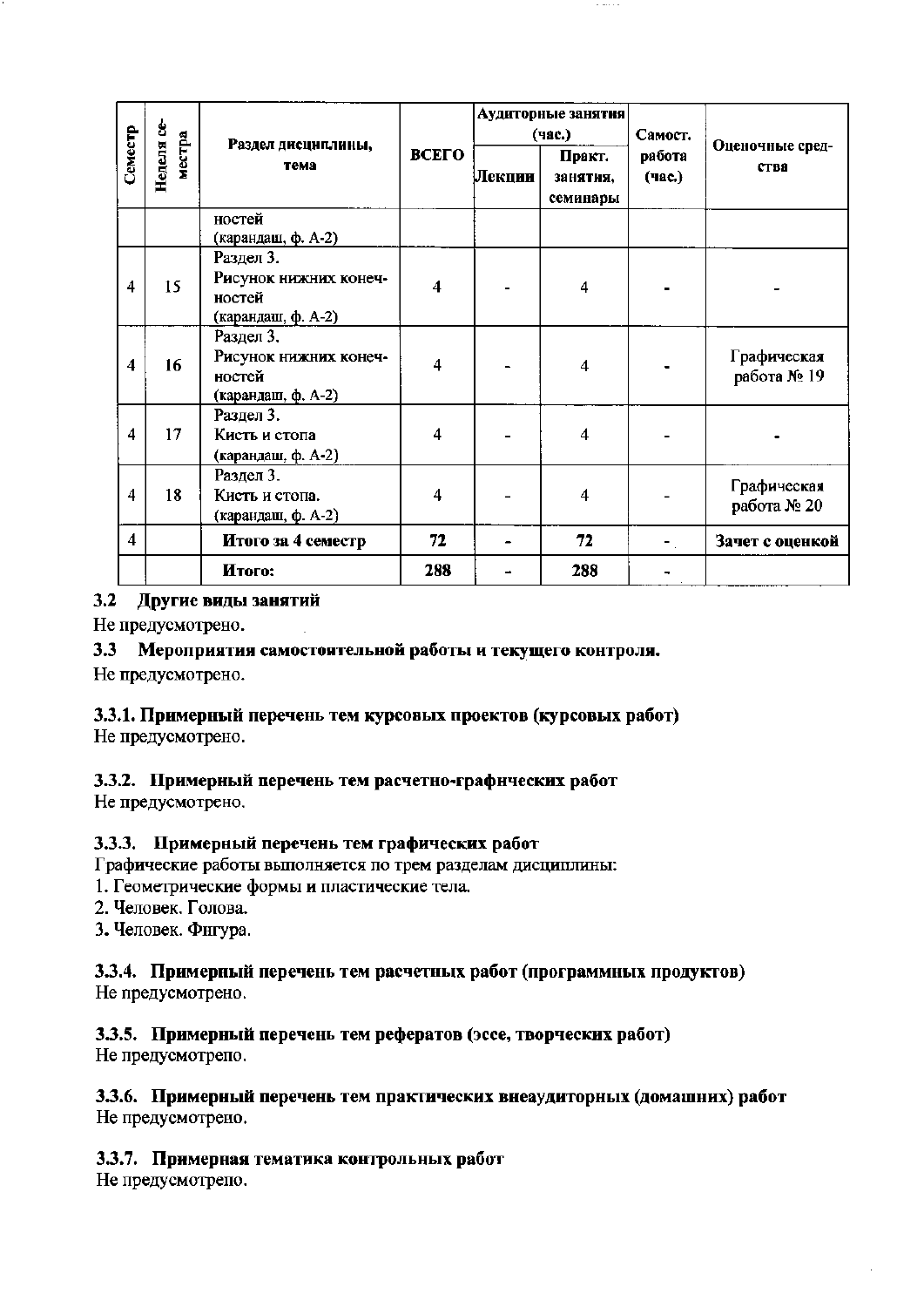# 3.3.8. Примерная тематика клаузур

Не предусмотрено.

|                                                   |                              |            | Активные методы обучення         |           |                        |                                    | Днстанционные технологии и элек- |                          |                             |                             |                                                   |                                   |                                                    |                                                 |                         |
|---------------------------------------------------|------------------------------|------------|----------------------------------|-----------|------------------------|------------------------------------|----------------------------------|--------------------------|-----------------------------|-----------------------------|---------------------------------------------------|-----------------------------------|----------------------------------------------------|-------------------------------------------------|-------------------------|
|                                                   |                              |            |                                  |           |                        |                                    |                                  |                          |                             | тронное обучение            |                                                   |                                   |                                                    |                                                 |                         |
| Код<br>разде-<br>ла, те-<br>МЫ<br>ДИСЦИ-<br>ПЛИНЫ | тестирование<br>Компьютерное | Кейс-метод | игра<br>ролевая<br>ИЩ<br>Деловая | Портфолио | команде<br>角<br>Работа | кооперации<br>развивающей<br>Meron | система<br>Балльно-рейтинговая   | самооценки<br>Гехнологии | (какие)<br>методы<br>Другие | курсы<br>учебные<br>Сетевые | тренаже-<br>E,<br>практикумы<br>E.<br>Виртуальные | видеоконференции<br>×<br>Вебниары | ģ<br>z<br>web-конференции<br>минары<br>Асинхронные | разработка кон-<br>Совместная работа и<br>тента | Другие (указать, какие) |
| $P.1-3$                                           |                              |            |                                  |           |                        |                                    |                                  | ۰                        |                             |                             |                                                   |                                   |                                                    |                                                 |                         |

# 4 ПРИМЕНЯЕМЫЕ ТЕХНОЛОГИИ ОБУЧЕНИЯ

#### УЧЕБНО-МЕТОДИЧЕСКОЕ И ИНФОРМАЦИОННОЕ ОБЕСПЕЧЕНИЕ 5. ДИСЦИПЛИНЫ

## 5.1. Рекомендуемая литература

# 5.1.1. Основная литература

- Наброски и учебный рисунок: учеб. пособие/ В.А.Могилевцев. Спб.: 4арт, 2011.-168 с.  $1.$
- Паранюшкин, Р.В. Рисунок фигуры человека.: учеб. пособие / Р.В. Паранюшкин, Е.Н. Тро- $2<sub>1</sub>$ фимова. — СПб.: Лань. 2015. — 104 с. — Режим доступа: http://e.lanbook.com/book/64347

# 5.1.2 Дополнительная литература

- Смирнова, М.А. Компознционные основы и графическая стилизация в курсе рнсунка: мето-1. дическое пособие / М.А. Смирнова. - Екатеринбург : Архитектон, 2010. - 156 с. URL: http://biblioclub.ru/index.php?page=book&id=222107
- 2. Королев А. Л. Учебный рисунок / А. Л. Королев; ред.-сост. С. Н. Репин; С.-петерб.акад. ип-т живописи, скульптуры н архитектуры. - СПб.: Белл, 2012. - 80 с.
- Могилевцев В. А. Анатомия фигуры человека / В. А. Могилевцев; С-петерб. гос. акад. ин-т  $3<sub>1</sub>$ живониси, скульнтуры и архитектуры им. И. Е. Репина. - СПб. : Артиндекс, 2015. - 116 с.
- 4. Ли Н. Голова человека: основы учебного академического рисунка: учебник для вузов / Н. Ли. - М.: Эксмо, 2009. - 264 с.
- 5. Изображение фигуры человека: пособие для художников, преподавателей и учащихся / Готфрид Баммес - Берлип: Издательство Фольк унд виссен, 1984 - 337с.
- 6. Учебный рисунок в Академии художеств: альбом / Д.А.Сафаралиева Москва: издательство «Изобразительное нскусство», 1990 - 160с.
- 7. Нестерепко В. Е. Рисунок головы человека: учеб. пособие.- Минск: Вышэйшая школа, 2010, :208 $c$ .

 $5.2$ Учебно-методическое обеспечение для самостоятельной работы Не используется.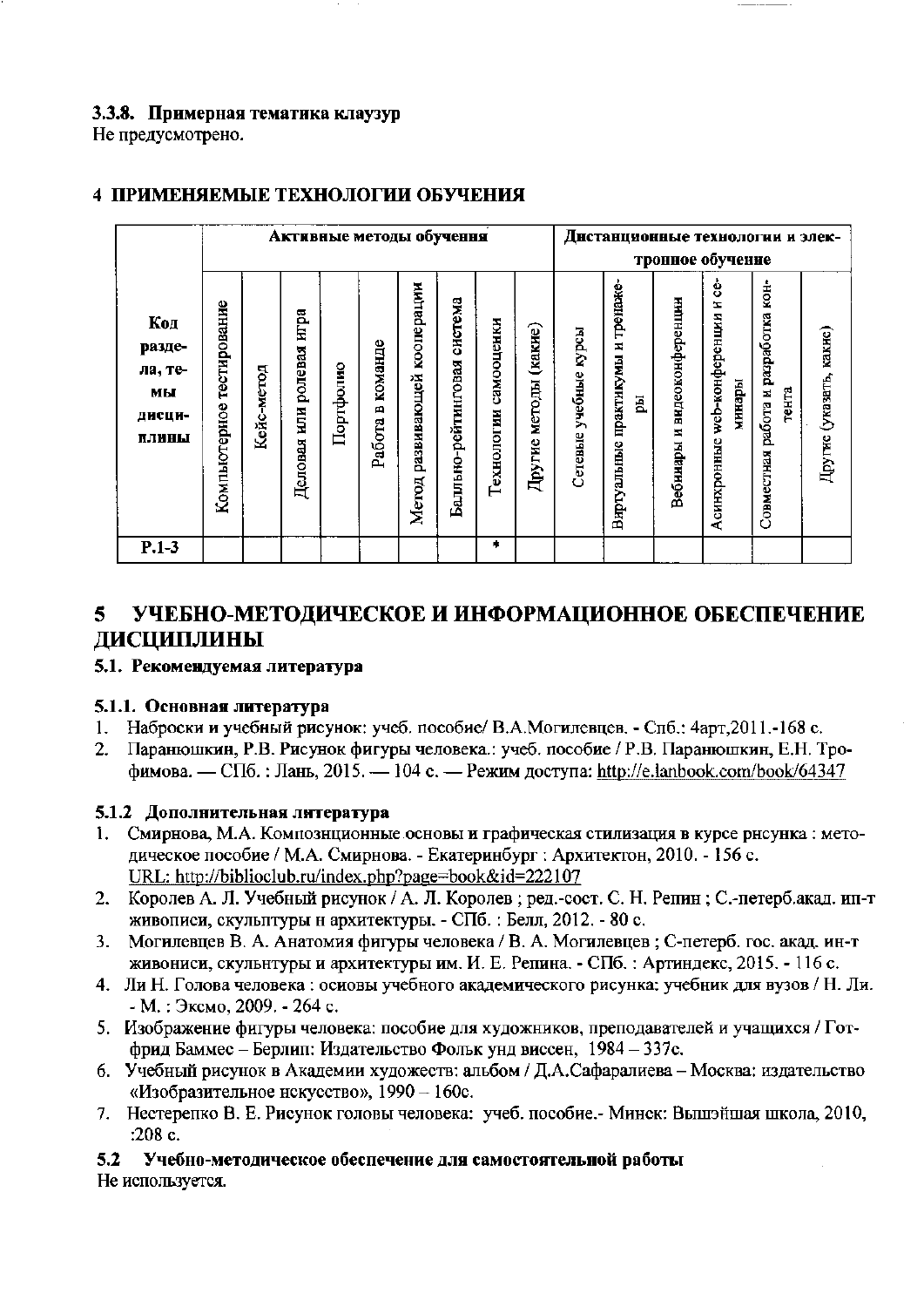### 5.3. Перечень информационных технологий, используемых при осуществлении образовательного процесса по дисциплине, включая перечень программного обеспечения и информационно-справочных систем

#### 5.3.1. Перечень программного обеспечения Не используется.

#### 5.3.2. Базы данных и информационные справочные системы

- 1. http://ru.wikipedia.org/wiki/Московская государственная художественно- промышлен ная академня нмени С. Г. Строганова
- 2. www.louvre.ru
- 3. www.rusmuseum.ru
- 4. www.hermitagemuseum.org

#### 5.4. Электронные образовательные ресурсы

biblioclub.ru http://e.lanbook.com

#### МЕТОДИЧЕСКИЕ УКАЗАНИЯ ДЛЯ ОБУЧАЮЩИХСЯ ПО ОСВОЕ-6 НИЮ ДИСЦИПЛИНЫ

### Студент обязан:

### 1) знать:

- график учебного нроцесса по дисциплине (календарный план аудиторных занятий и планграфик самостоятельной работы);
- порядок формирования итоговой оценки по дисциплине; (преподаватель на первом занятии по дисциплине знакомит студентов с перечисленными организационно-методическими материалами);
- 2) посещать все виды аудиторных занятий (преподаватель коптролирует посещение всех видов занятий), вести самостоятельную работу по дисциплине, иснользуя литературу, рекомендованную в рабочей нрограмме дисциплииы и преподавателем (преподаватель передает список рекомендуемой литературы студентам);
- 3) готовиться и активпо участвовать в аудиторных занятиях, используя рекомендованную литературу и методические материалы;
- 4) своевременно и качественно выполнять все виды аудиторпых и самостоятельных работ, предусмотрепных графиком учебного процесса по дисциплине (преподаватель ведет непрерывный мопиторинг учебной деятельности студептов);
- 5) в случае возникновения задолжениостей по текущнм работам своевременно до окончания семестра устранить их, выполняя недостающие или нснравляя не зачтенные работы, нредусмотренные графиком учебного процесса (преподаватель на основе данных мопиторинга учебной деятельности своевременно нредупреждает студентов о возникших задолженностях и необходнмостн их устранения).

# 7 МАТЕРИАЛЬНО-ТЕХНИЧЕСКОЕ ОБЕСПЕЧЕНИЕ ДИСЦИПЛИНЫ

Специально оборудовапные аудиторин-мастерские, оснащенные мольбертами, стульями, светильниками, наглядной доской, подиумами для натурщиков.

Конии гипсовых слепков античных скульптур; натюрмортный фонд (предметы быта, музыкальные инструменты, старипная носуда, дравировки).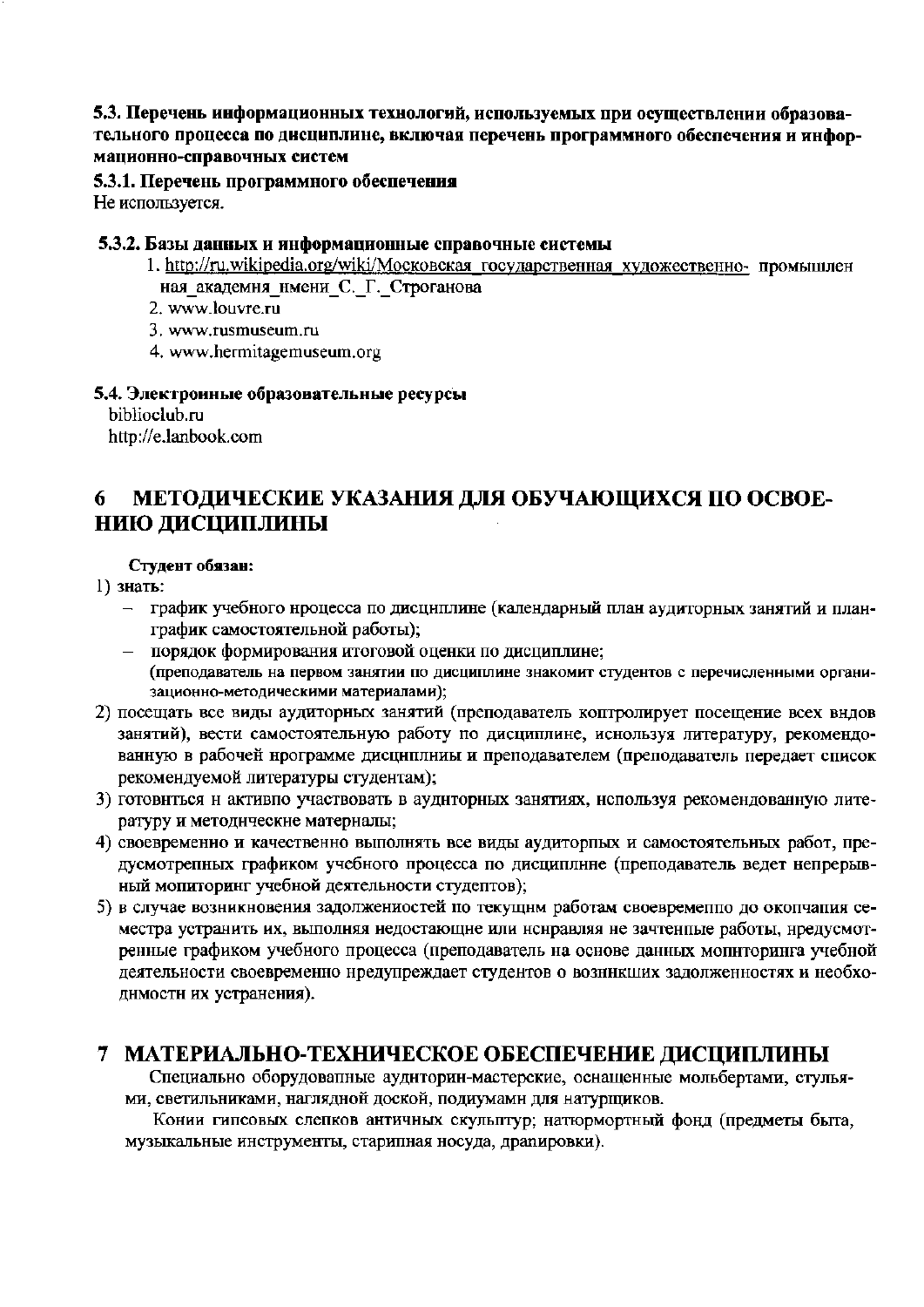# 8 ФОНД ОЦЕНОЧНЫХ СРЕДСТВ ДЛЯ ПРОВЕДЕНИЯ ПРОМЕЖУТОЧ-**НОЙ АТТЕСТАЦИИ**

Фонд оценочных средств предназначен для оценки:

1) соответствия фактически достигнутых каждым студентом результатов изучення дисцинлины результатам, запланированным в формате дескрипторов «знать, уметь, иметь навыки» (п.1.4) и получения интегрированной оценки но дисциплине:

2) уровня формирования элементов компетенций, соответствующих этапу изучения диспиплины.

8.1. КРИТЕРИИ ОЦЕНИВАНИЯ РЕЗУЛЬТАТОВ КОНТРОЛЬНО-ОЦЕНОЧНЫХ МЕРО-ПРИЯТИЙ ТЕКУЩЕЙ И ПРОМЕЖУТОЧНОЙ АТТЕСТАЦИИ ПО ЛИСЦИПЛИНЕ 8.1.1. Уровень формирования элементов компетенций, соответствующих этапу изучения дисциплины, оценивается с иснользованием следующих критериев и шкалы оценок\*

| Критерии<br>Оценка по дисциплине |            | Шкала оценок<br>Уровень освоения элементов компетенций |  |  |
|----------------------------------|------------|--------------------------------------------------------|--|--|
|                                  |            |                                                        |  |  |
| Хорошо                           | Зачтепо    | Повышенный                                             |  |  |
| Удовлетворительно                |            | Пороговый                                              |  |  |
| Неудовлетворительно              | Не зачтено | Элементы ие освоены                                    |  |  |

\*) описание критериев см. Приложение 1.

8.1.2 Промежуточная аттестация по дисцинлиие представляет собой комплексиую оценку, определяемую уровнем выполнепия всех занланированных контрольпо-оцепочных мероприятий (КОМ). Используемый набор KOM имеет следующую характеристику:

| No.<br>$\Pi/\Pi$ | Форма КОМ                      | Состав КОМ                                                                                                                                                                                |  |  |
|------------------|--------------------------------|-------------------------------------------------------------------------------------------------------------------------------------------------------------------------------------------|--|--|
|                  | Посещение аудиторных занятий   |                                                                                                                                                                                           |  |  |
| 2                | Графические работы (20 работ)  | 1 семестр- 3 работы с натуры, 3<br>работы по воображению.<br>2 семестр - 5 работ с натуры.<br>3 семестр - 3 работы с натуры, 1<br>работа по воображению.<br>4 семестр - 5 работ с натуры. |  |  |
|                  | Зачет с оценкой (1-4 семестры) | Выполнение всех работ                                                                                                                                                                     |  |  |

Характеристика состава заданий КОМ приведена в разделе 8.3.

8.1.3 Оценка знаний, умений и навыков, продемонстрированных студентами при выполнепии отдельных контрольно-оценочных мероприятий и оценочных заданий, входящих в их состав, осуществляется с применением следующей шкалы оценок и критериев:

| Уровни оценки дос-<br>тижений студента | Критерии<br>для определения уровня достижений                                                 | Шкала оценок |  |
|----------------------------------------|-----------------------------------------------------------------------------------------------|--------------|--|
| (оценки)                               | Выполненное оценочное задание:                                                                |              |  |
| Высокий (В)                            | соответствует требованиям*, замечаний нет                                                     | Отлично (5)  |  |
| Средний (С)                            | соответствует требованиям*, имеются замечания,<br>которые не требуют обязательного устранения | Хорошо $(4)$ |  |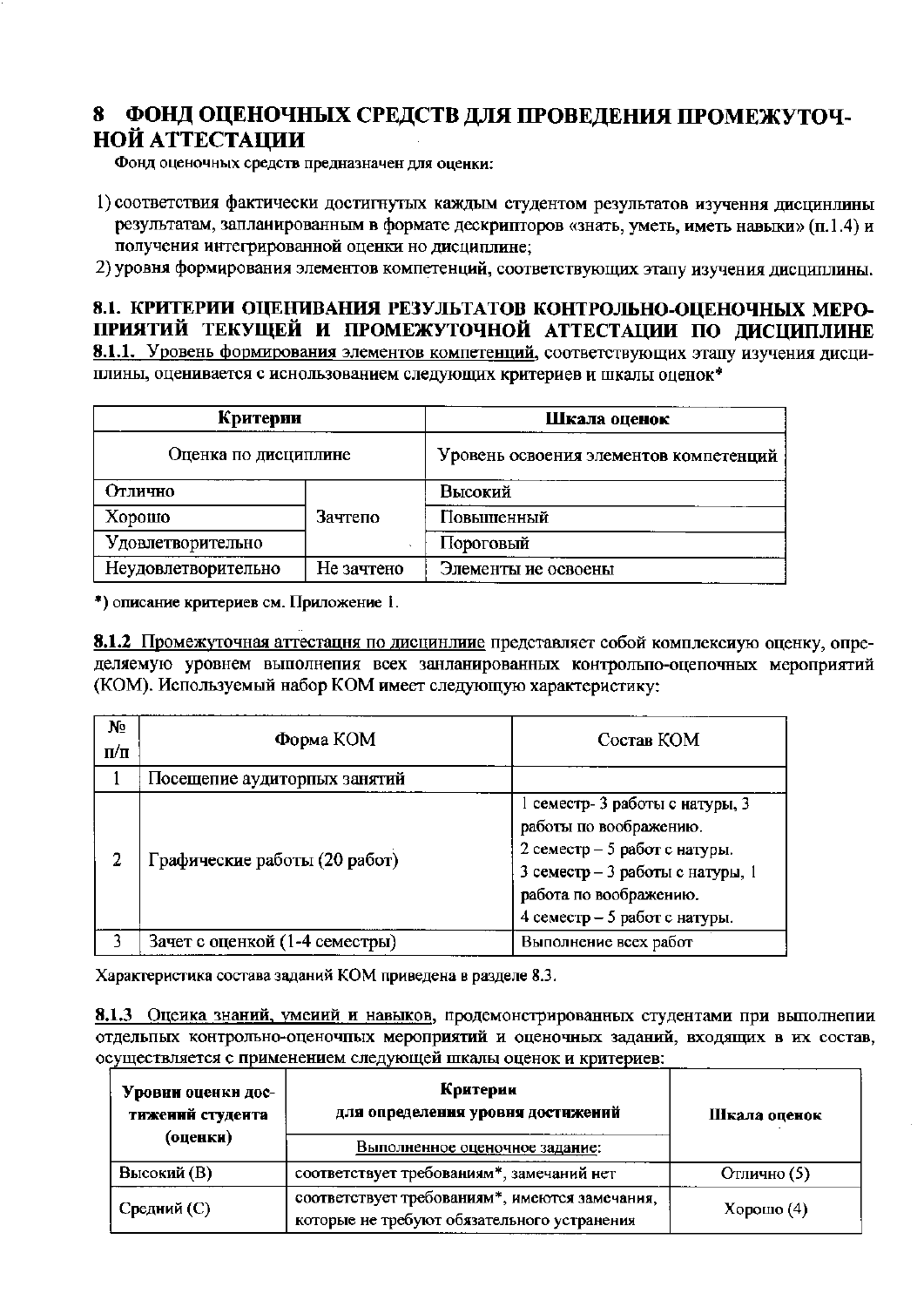| Уровни оценки дос-<br>тижений студента<br>(оценки) | Критерни<br>для определення уровня достнжений<br>Выполненное оценочное задание:      | Пікала оценок               |  |
|----------------------------------------------------|--------------------------------------------------------------------------------------|-----------------------------|--|
| Пороговый (П)                                      | не в полной мере соответствует требованиям*,<br>есть замечания                       | Удовлетворительно (3)       |  |
| Недостаточный (Н)                                  | не соответствует требованиям*, имеет сущеет-<br>венные ошибки, требующие исправления | Неудовлетворительно<br>(2)  |  |
| Нет результата (О)                                 | не выполнено или отсутствует                                                         | Оценка не выставляет-<br>CЯ |  |

\*) Требования и уровень достижений студентов (соответствие требованиям) по каждому контрольнооценочному мероприятию определяется с учетом критериев, приведенных в Приложении 1.

# 8.2 КРИТЕРИИ ОЦЕНИВАНИЯ РЕЗУЛЬТАТОВ ПРОМЕЖУТОЧНОЙ АТТЕСТАЦИИ ПРИ ИСПОЛЬЗОВАНИИ НЕЗАВИСИМОГО ТЕСТОВОГО КОНТРОЛЯ

При проведении пезависимого тестового контроля как формы промежуточной аттестацин применяется методика оценивания результатов, предлагаемая разработчиками тестов.

# 8.3 ОПЕНОЧНЫЕ СРЕДСТВА ДЛЯ ПРОВЕДЕНИЯ ТЕКУЩЕЙ И ПРОМЕЖУТОЧНОЙ **АТТЕСТАЦИИ**

### 8.3.1. Перечень заданий для графических работ:

№ 1, 6, 7, 8, 9, 10, 12, 16, 17, 18, 19, 20:

выполнить графические работы с патуры (формат А-2, карандаш)

№ 5, 11: выполнить графические работы с патуры (формат А-2, мягкий материал)

№ 13: выполнить графические работы с натуры (формат А-2, акварель (гризайль))

№ 14: выполнить графические работы с натуры (формат А-2, тушь, перо)

№ 2, 3: выполнить графические работы по воображению (формат А-2, тушь)

№ 4, 15: выполнить графические работы по воображению (формат А-2, смешанная техника)

| Рабочая программа дисциплины составлена авторами: |                 |                                  |             |               |         |  |
|---------------------------------------------------|-----------------|----------------------------------|-------------|---------------|---------|--|
| No<br>$\Pi/\Pi$                                   | Кафедра         | Ученая степень,<br>ученое звание | Должность   | ФИО           | Подпись |  |
|                                                   | Кафедра рисунка | доцент                           | доцеит      | Т.Ф. Болотова |         |  |
| Рабочая программа дисциплины согласована:         |                 |                                  |             |               |         |  |
| Заведующий кафедрой рисунка                       |                 | В.Б. Яковлев                     |             |               |         |  |
| Директор библиотеки Ур ГАХУ                       |                 |                                  |             | Н.В. Нохрина  |         |  |
| Декан факультета дизайна                          |                 |                                  | И.С. Зубова |               |         |  |